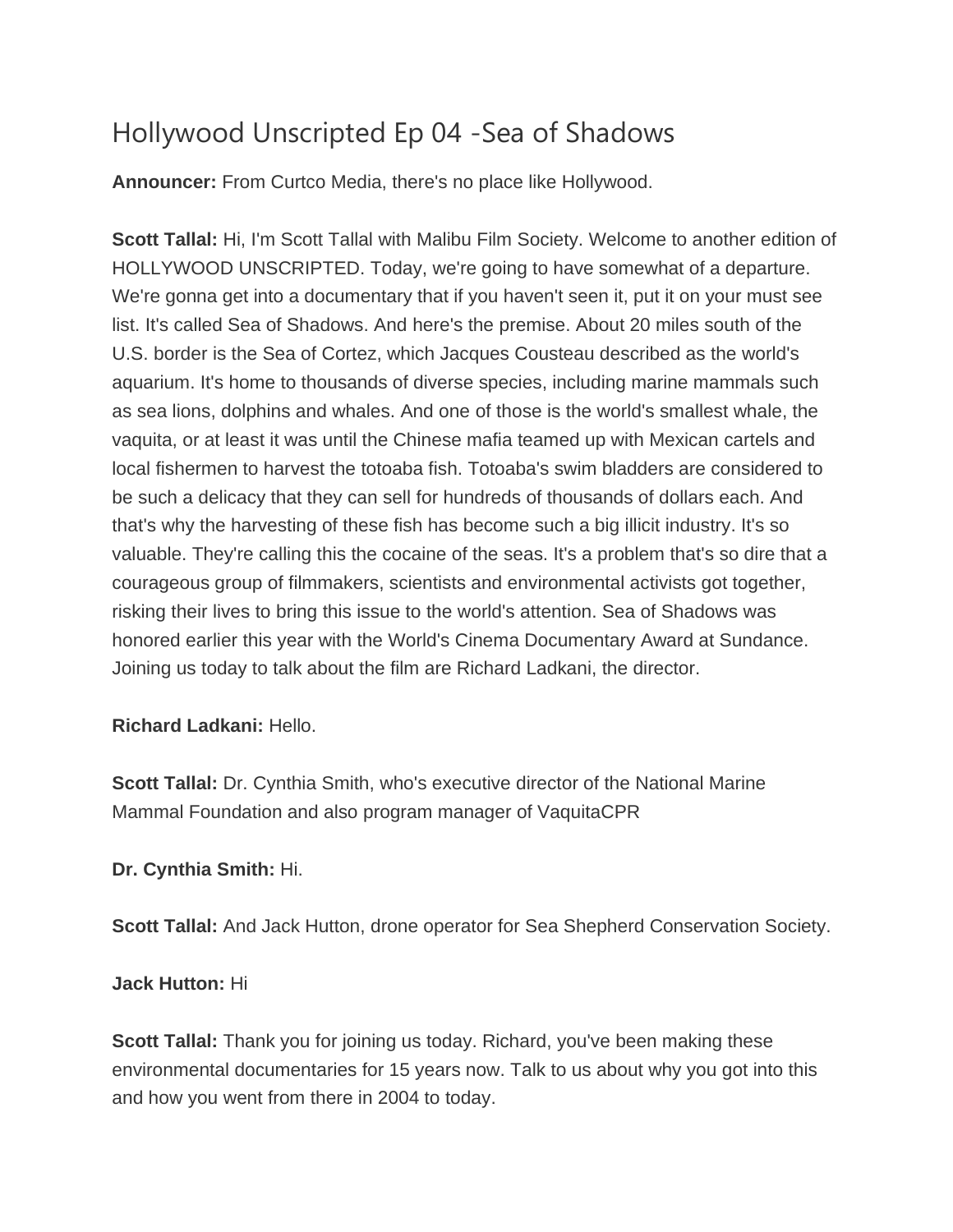**Richard Ladkani:** Well, look, I've been, you know, shooting a lot of films, more than 50 now, and I've directed about 10. So I'm a cinematographer and also director. So I spend so much time making films and entertaining people and educating people that there came a time in life where I was thinking, how can I make something more for the people and for the planet as well? And it was actually Jane Goodall. I was invited to shoot a film on her as a cinematographer called Jane's Journey in 2009. So I spent a year with her traveling the world and she was the one that kind of really opened my eyes to the planet and it's problems and also showed me how in nature everything is connected. So it's not just like the humans and the animals and the forests and the oceans. No, we all depend on each other and we need each other. And if any of these things goes into trouble, then everything will be thrown off balance and we'll have big problems. So she told me back then, look, you're a talented filmmaker. If you could just focus on topics that matter in this world, you could start making a difference today. You just have to make good films and then try to make them available for millions of people. So I was like, okay, that's easy, but I have no idea what I'm gonna do now with that mission. So then it took about five years that I was like thinking about this. And then came this idea to do a film on the extinction of elephants, because I read an article in The New York Times, Ten Years to Extinction of the Elephants. And I was like, wow, nobody's ever heard about this. This should be a global topic. We have to raise awareness. They're killing them, slaughtering them. So that's when the Ivory Game happened and came together, which was, you know, a Netflix original, executive produced by Leonardo DiCaprio. And I had a great production company, Terra Mater, who was willing to take these risks with me. You know, not just financially, but really go out there and make great film and then try to sell it to like an international global network that can reach millions of people. It was very successful, was shortlisted for an Oscar. But most importantly of all, it actually changed government policy in China. The movie came out in November, and only two months later, the Chinese government banned the trade of ivory, which was the single most important message of the film. If they banned the trade of ivory, we can save the elephants. They did and the same day that they did. They invited us to China, to Beijing to open a Beijing film festival and show this film to the Chinese people and talk about it. And then we even won for best film and they thanked us for what we did. So this really empowered us. You know, this was really like, wow, a movie can have such a strong impact that it can change the Chinese government into action, inspired them and really save a species. Of course, there were many players involved. I mean, I don't want to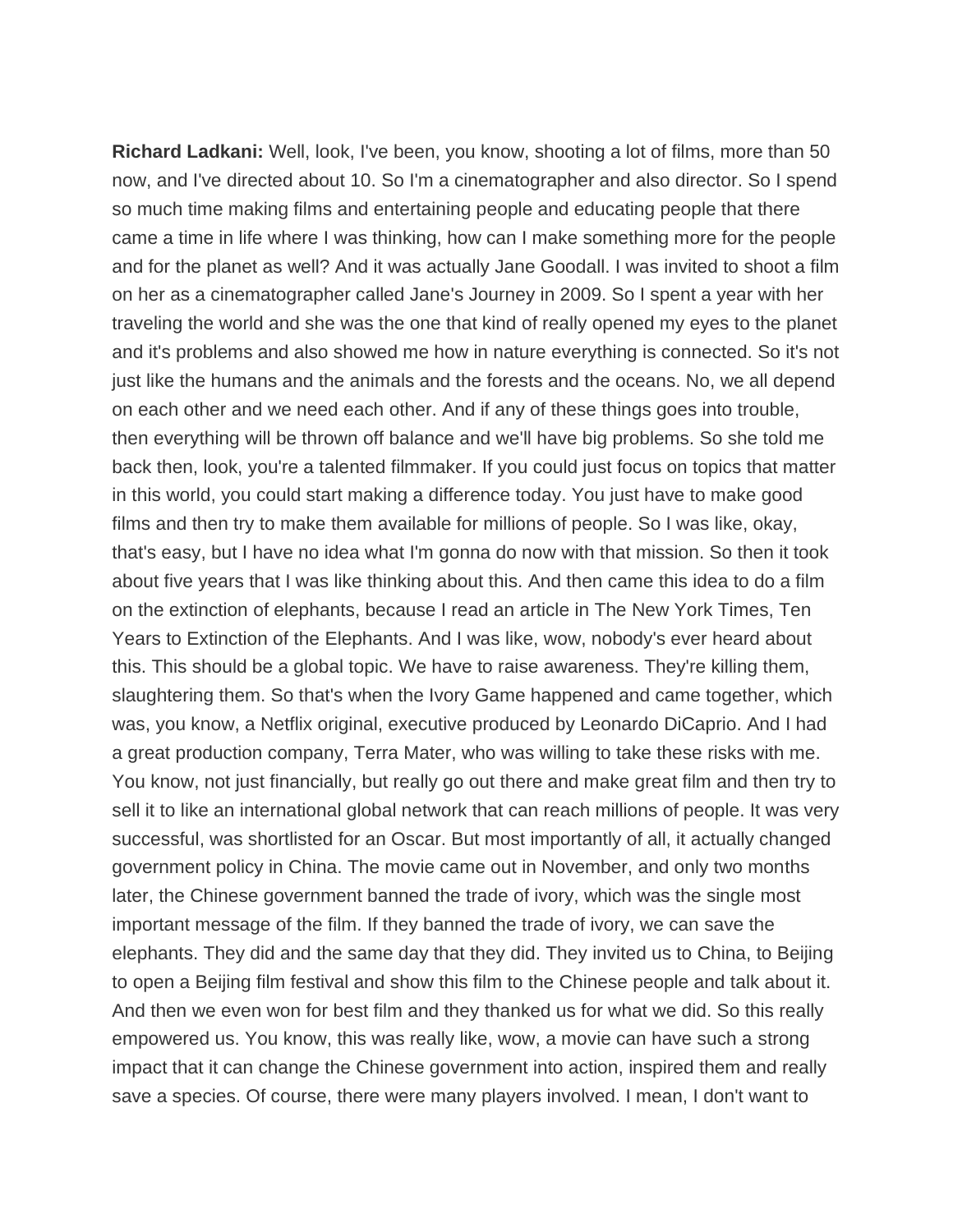discredit any of the big NGO's fighting this for years and decades even. But it seemed we were deciding final factor. So we were empowered and then we started thinking, what can we do next? And that's when the idea Sea of Shadows came. And it actually came from our executive producer, Leonardo DiCaprio. He suggested making a film on that topic. Cause this animal really needed help. And a movie can be a total game changer.

**Scott Tallal:** Did he ever talk to you about how he found out about the issue?

**Richard Ladkani:** It was not a big question for me because he has a huge team of people bringing him urgent topics in the world all the time. So he focuses on certain ones that he loves. And vaquita was obviously one of them. And he told us, like, look. I can open doors for you. I can get you in touch with also one of the most famous journalists in Mexico who has been covering the topic. Carlos Loret de Mola, who became the main character of the film. I can get you into the government like Navy operations and things like that. And also, I could get you on one of the boats of the VaquitaCPR. mission, which was just about to begin six weeks from his call. Like that was the only big problem. He called us on August 22nd, 2017. I remember that day because you don't forget when Leo calls, but basically said operation starts first of October. So if you want to do this six weeks from now, you need to be on location. And that was like, very daring. It was like, can we pull something like that off?

**Scott Tallal:** How do you budget for that with so little time?

**Richard Ladkani:** Originally, we just budgeted for the first phase of the movie, which it may have ended up being a short because all we did is like, okay, let's cover that operation, that VaquitaCPR project. That's gonna be five weeks. He said, let's go in for three weeks with the producer Walter Koehler. And we said, if they're successful, let's see where that takes us. And then we understand what kind of movie that can be. So you don't say, okay, let's budget the whole thing. You kind of budget that initial phase. It's kind of like a development phase in a way and say, okay, let's do this because it's urgent. And then figure out what kind of movies is this gonna be. Is this gonna be a short. Is this gonna be a wildlife doc,or is this gonna be a feature length theatrical. I was hoping, of course, for the latter, but we didn't know initially. So it was kind of like just jumping in and hoping it was gonna work. But if I just may mention, it was also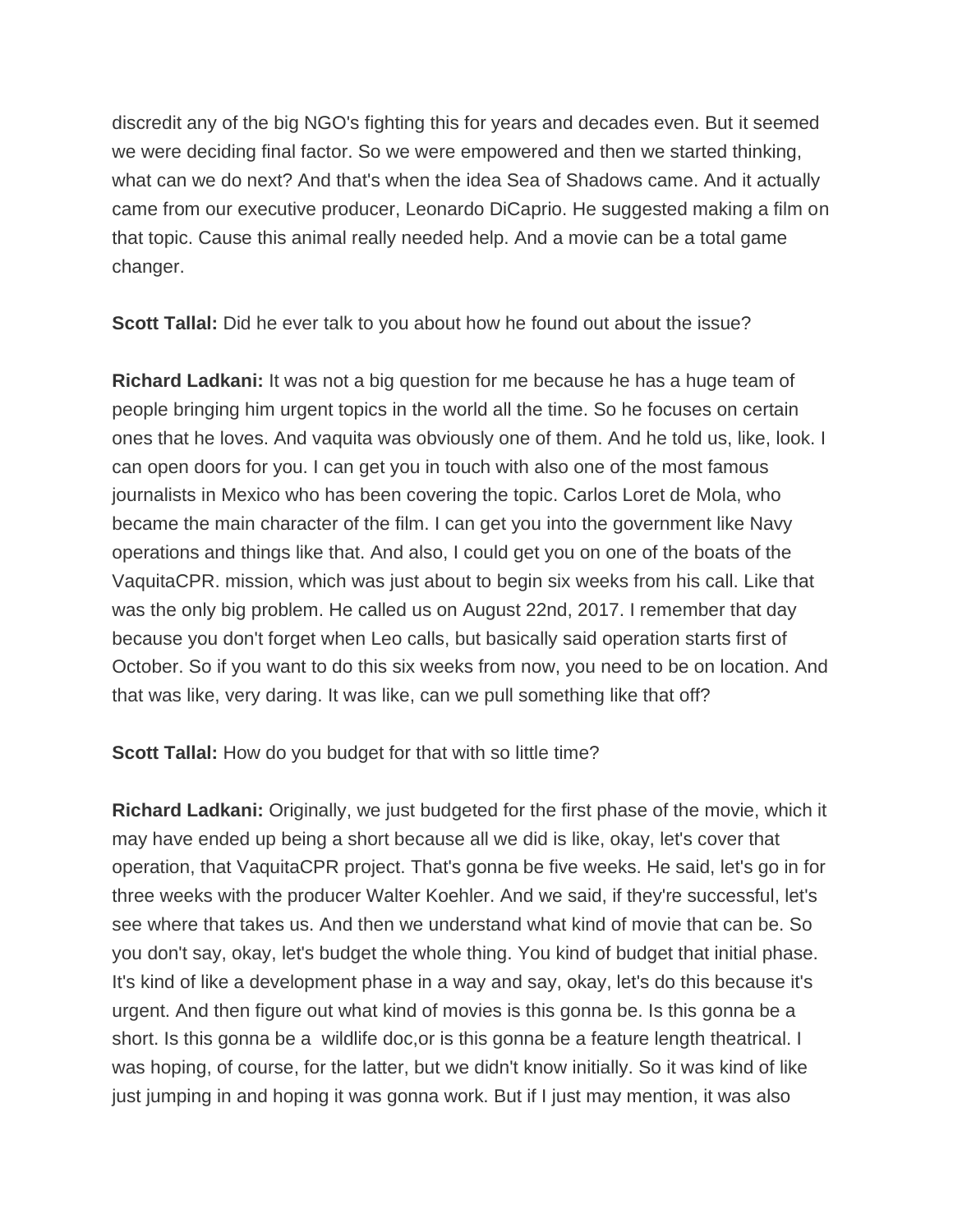critical that I had a very good relationship with one of the main characters of the Ivory Game, Andrea Crosta from the Earth League International, who's really like an intelligence agency for the planet. His organization, they're like undercover FBI agents going in and fighting for planet Earth by exposing criminals at the highest levels and then handing out information to governments and media. He was a key player in the Ivory Game and he already was doing an investigation in Mexico at the time on the totoaba and vaquita problem, especially in the totoaba trade. So he told me about this actually before Leo called. But I would just like I didn't think it was gonna turn into a movie because I was like, vaquita has never been filmed before. I doubt we will ever be able to see one. If we can't see a vaquita how am I going to emotionalize people to the problem and vaquita may actually be extinct before we even finance the film. So, you know, it sounded back then already so problematic, so dire that I was like, I don't think we can pull this off. And then Leo's call changed everything.

**Scott Tallal:** So, Cynthia, you were already involved when Richard and his group came into this. Talk to us about this experience from your end.

**Dr. Cynthia Smith:** Sure. Yeah. We were involved. And by we I mean all of the scientists and veterinarians that were really focused on the issue prior to the vaquitaCPR effort getting launched.

**Scott Tallal:** For how many years? I mean, when did you first become aware of this?

**Dr. Cynthia Smith:** I first became aware at a marine mammal medicine meeting and the lead veterinarian for VaquitaCPR, her name was Francis Gulland. And even in our community, where that's what we do for a living so we know a lot about different creatures and we knew very little about the vaquita. So it was truly a conservation crisis. By the time that vaquitaCPR launched and the whole idea of it was there's this little animal that lives in one place on the planet in the Sea of Cortez and its numbers are rapidly declining. In the beginning, it was because of overfishing in general, just unsustainable fishing. That then was completely overtaken by organized crime. And so then it just picked up and it got faster and more serious and more dire. And so at that point, as veterinarians and scientists are watching and trying to help, but not feeling very empowered, there started to be this conversation. Are we going to simply just document their extinction or are we gonna try to do something about it and get more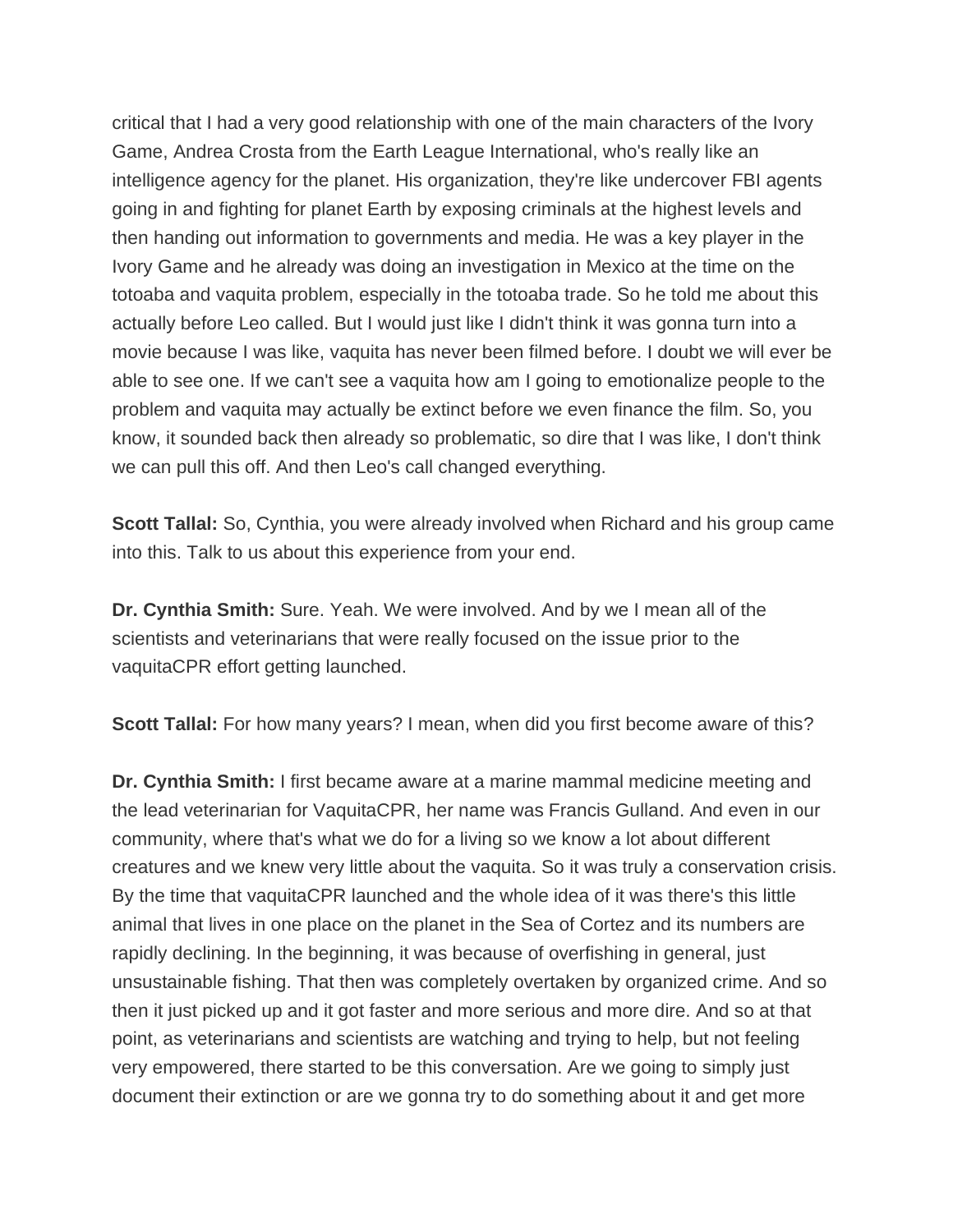involved? So the vaquitaCPR effort was based on trying to go in and protect them from harm and remove them from the dangerous situation they were in simply to buy them more time and to buy all of us humans more time to figure it out and to figure out how to stop the killing, how to make their home safe again. And so that's the story that you'll see in Sea of Shadows.

**Scott Tallal:** Where you talk about the numbers when you first got involved, how many vaquita were there?

**Dr. Cynthia Smith:** Gosh, when I first became aware and started to really understand the issue. I mean, there were still more than 100. And then over the, very quickly, the numbers dropped. And so by the time that I met Richard and we were talking about the VaquitaCPR rescue effort in launching, at that point, I believe we were down to 30. And so, you know, that's a ridiculously small number of animals that you're going to go try to find and rescue. And so since then, the number has just continued to dwindle. So that's the most endangered marine mammal on the planet currently is the vaquita purpose.

**Scott Tallal:** Talk to us about from a scientific standpoint, what else can you do? What was your approach? What were you thinking when you got into this?

**Dr. Cynthia Smith:** Yeah, and I mean, the ultimate goal for all of us. All the time and still is today is to make their homes safe. I mean, that's the ultimate goal. So all the other things you're doing are simply just to buy yourself more time so that you can achieve that ultimate goal of making home safe. That's the overarching theme, so to speak. And then underneath that, then you're starting to think about, OK, well, we could pull the nets out of the water, which is what Sea Shepherd's been focused on, and that will buy them more time. We can do the intelligence operation, which is what Andrea has been focused on and making sure we understand the crime and the corruption and the illegal trafficking. And then our piece, the VaquitaCPR piece, was this whole concept of rescuing them and putting them in a safe sanctuary somewhere where they weren't going to have to worry about nets and poachers and where they could just be protected until it was safe to put them back where they belong.

**Scott Tallal:** Now, Jack, how did you first find out about Sea Shepherd? How did you become involved with them and why?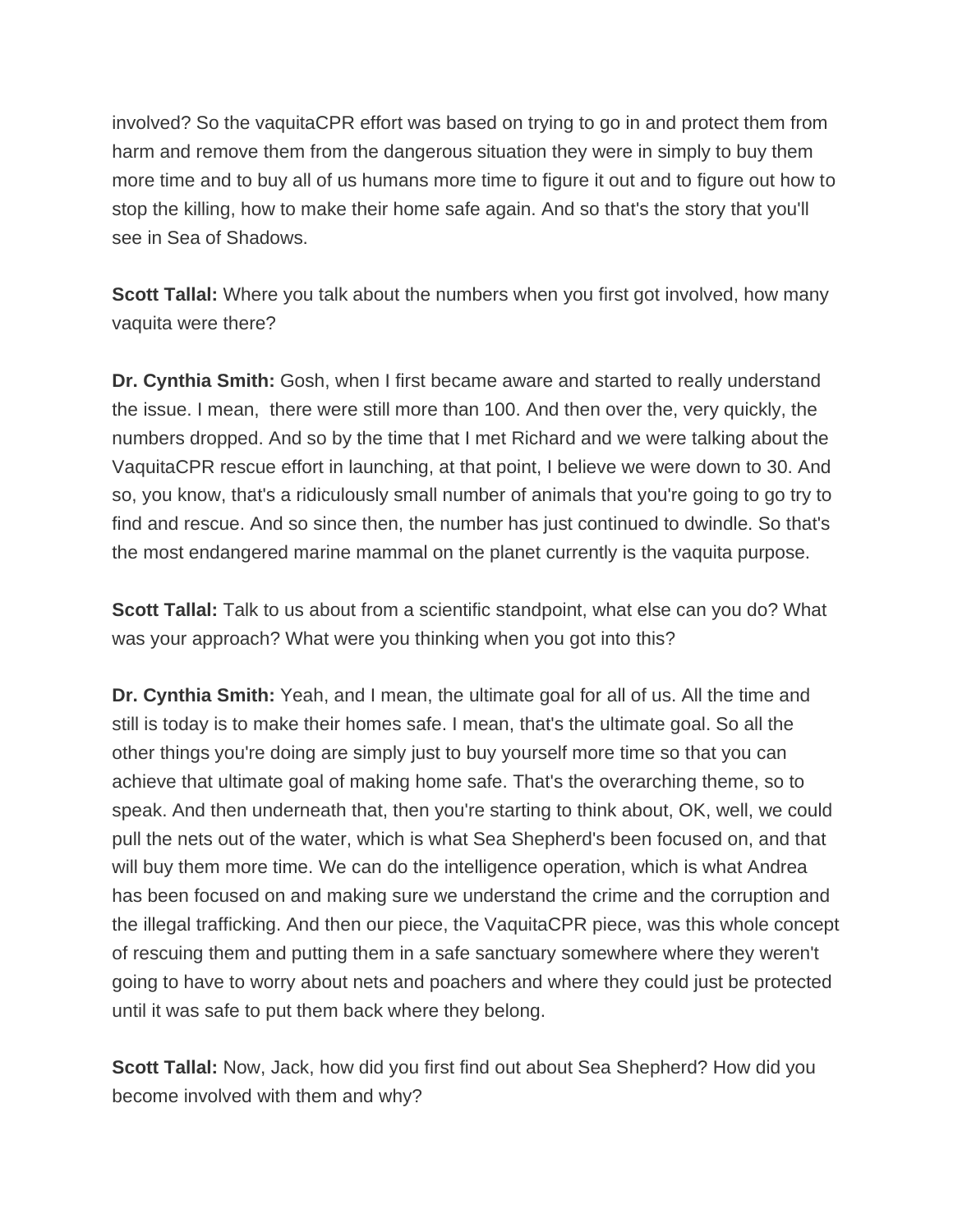**Jack Hutton:** I was 18 years old and I was in university. I was doing aerospace engineering and I was constantly reading all these headlines that we read every single day of 1 million species are directly threatened with extinction due to human activities. We have 14 years until climate change changes the way of life for every living being on the planet. We have 90 percent of the oceans that are overfished. 30 percent of the oceans that are already collapsed. And reading all this in university I was sort of thinking to myself what am I doing here? Why am I studying for a future that I don't have? What is the point of me getting a job, going out and getting a car and a house and having this career in a planet that is dying? That doesn't seem to make much sense to me. So I'd seen a YouTube video online of a crew in the middle of a sea of Cortez cutting a whale out of an illegal net, freeing that whale alive. And I was like, that seems like something I could be good at. I knew drones from before, so I had something to offer.

**Scott Tallal:** In what way? What do drones do and how do they help with the process?

**Jack Hutton:** Well, I was a racing drone pilot and I didn't know how exactly I would help. I just offered I sold all my things. I dropped out of university whenever I was 18 and I bought a one way ticket to Mexico to join this crew. So what we do at Sea Shepherd is we put ourselves in the way of an exploitive industry that is murdering the planet. We use drones to go out and track the poachers. We use ships to go out and track the poachers. And then we take, remove and destroy and recycle their illegal nets. That's how we operate. And up until this point now, we've taken over 900 of these nets out of the ocean, off a really small, small area. And this is, it's illegal for these nets to go in there. This is a UNESCO World Heritage site. So we can patrol it with that and we can fight for the vaquita on the frontlines. And if we had not been doing that for the last five years, almost certainly the vaquita would be extinct by now.

**Scott Tallal:** The Sea Shepherd is world famous and they've come under fire from water cannons and they've come under fire with rubber bullets. This was live ammunition. I mean, in the middle of the movie, people are shooting. Was there ever a point where I didn't sign up for this?

**Jack Hutton:** You know, there never was. I mean, up until this point, we freed three thousand six hundred live animals from these nets. You don't back down whenever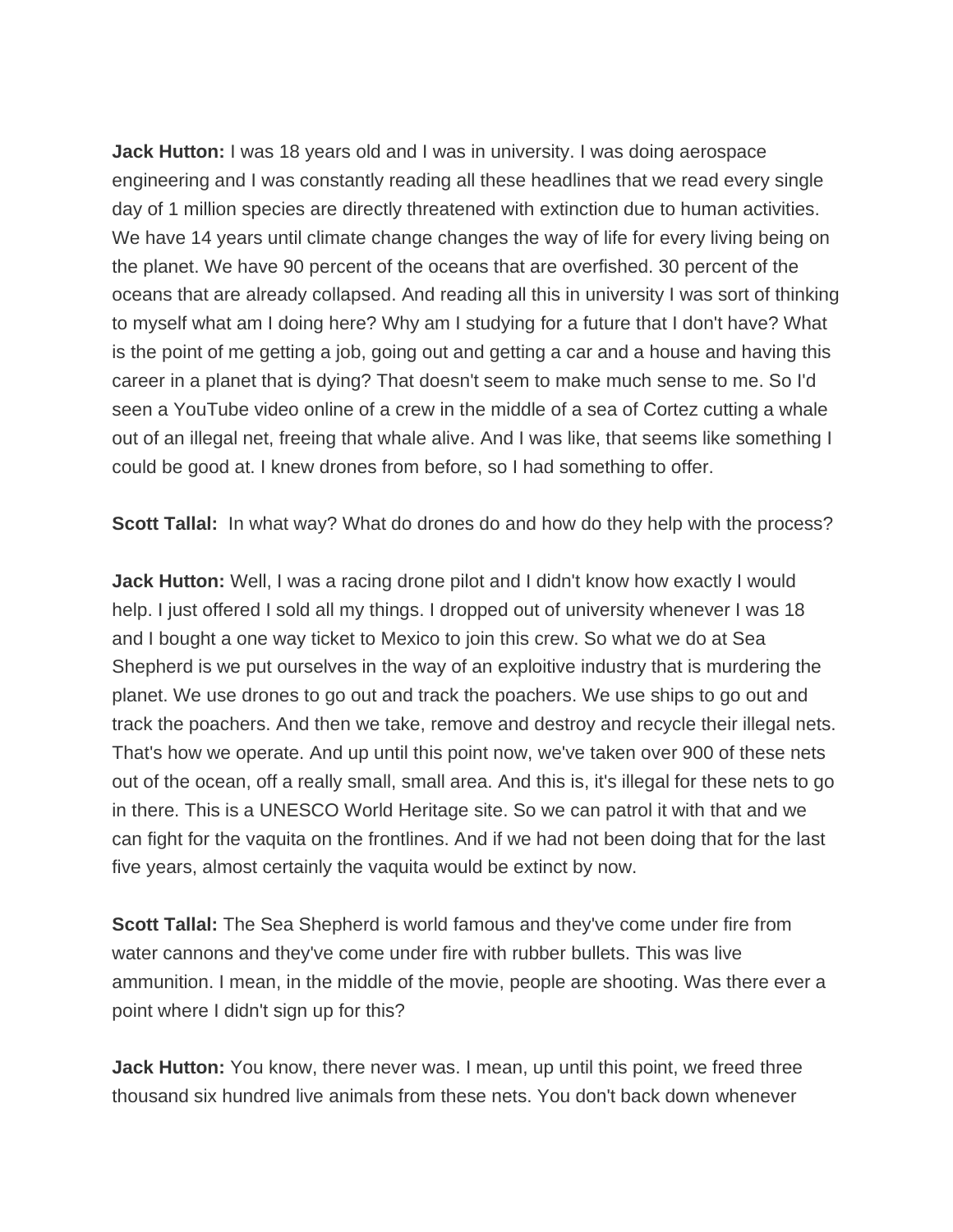things get tough. You don't jump out of the way whenever it's like dangerous. In fact, you have to ramp up. You can't back down to the poachers. You can't back down to the people who are destroying the planet. Today, this is still going on. And today we're still seeing boats go into the refuge. We've had to cover our entire ship in barbed wire and a net to keep the molotovs off. We get shot at and things are getting worse there. Once the movie ends, this problem is not over. This is still going on. But the thing is, there's still vaquita there. And so we will keep fighting until the bitter end.

**Scott Tallal:** Richard, this is the Mexican cartels. This is the Chinese mafia. They're willing to do what it takes no matter what to defend their revenue. How do you get production insurance? How do you train for that?

**Richard Ladkani:** Well, to be honest, I mean, it's not about insurance, because if something happens, something happens. So you've just got us, you know, stay safe and stay out of harm's way. We did some training already for The Ivory Game, which was also quite dangerous. You know, there were also people getting shot and dying and was similar. You know, we were on raids with secret police, you know, crashing on jeeps through the savanna and like hunting down people. So it was really crazy stuff. So we have some experience with very violent and dangerous situation. We also did hostile environment training. So the key people on the crew all did that, which is very important because you learn what to do in case of a kidnapping attempt or when bullets fly your way, how to get away and you know how to approach a checkpoint and what to do and what not to do. All this is like training. Anyone has to do it that goes into a war zone. We did it going into a conflict zone. And that keeps you a bit above water in terms of mindset. But it's also my personal experience. I mean, I've been shooting documentaries since 1997. And before that, even I was traveling to war zones, conflict zones, I would call them, as a photojournalist. So I was like 19. I went into the Golden Triangle of Burma Laos and met with rebels and got into middle of shootings and like rocket propelled grenade attacks and things like that. So I've been with this life for a long time and just sort of get used to it, but you never lose the fear. I looked at this whole thing as a military style operation from production side as well. I got nicknamed El Commandante. They gave me this captain's hat. Every morning we would meet and we would talk about the dangers and the risks and the missions. And we would always be like, okay, anybody can veto and can not go along. I'm not going to push anybody. But this is what we're getting into. Are you on it? Do you all want to do it? You know, there's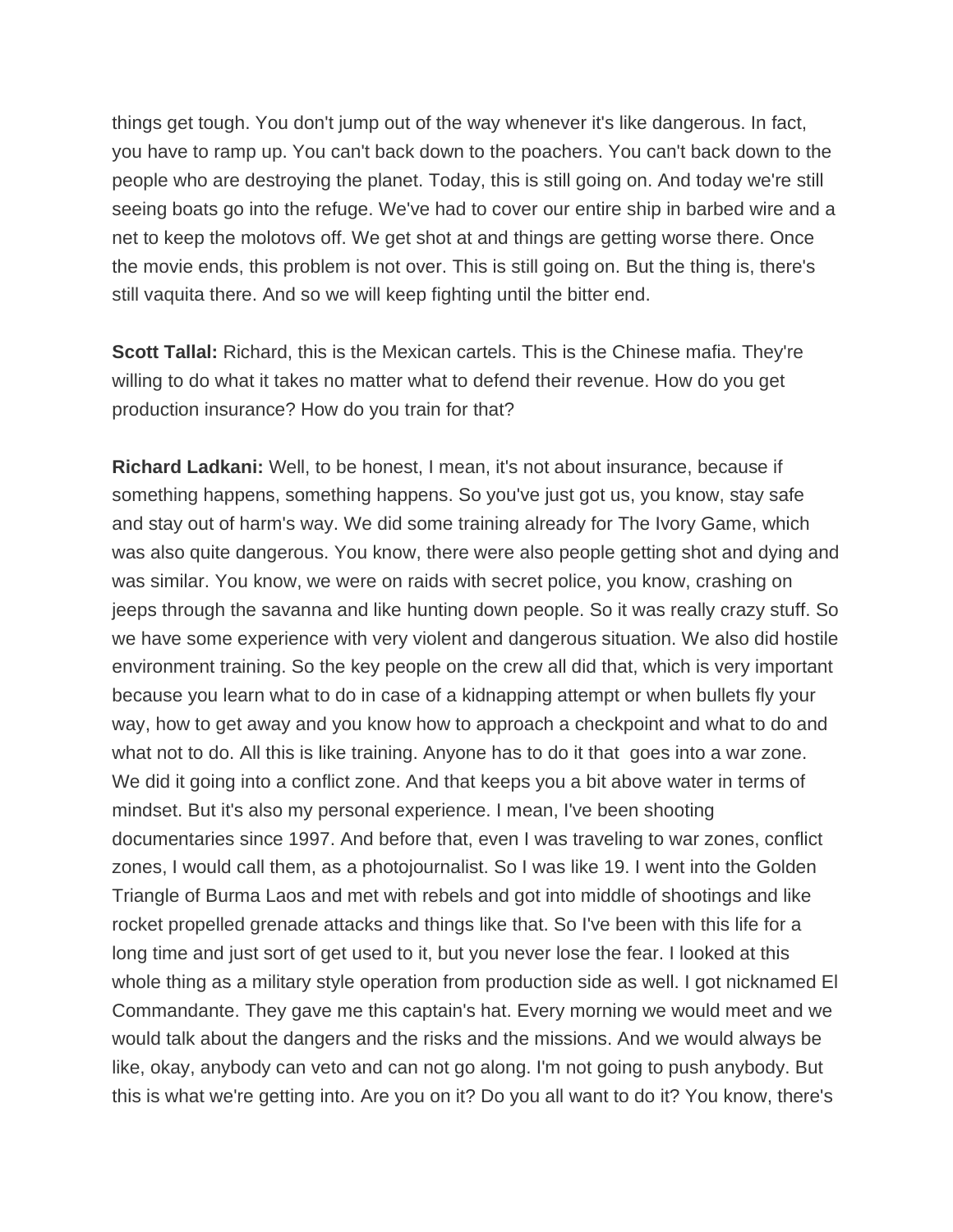soundman, cameraman, drone pilots. The good thing was that Terra Mater, our production company, was willing to really provide high security for us as well. So we had for the first time six bodyguards with us. They were armed, they were trained, they were hiding us crew. They were like our drivers and facilitators, not the guys with the sunglasses and suits, but like undercover in a way. But yes, armed. And they would just have our backs. You know, they would guard the house that night. They would listen in. In the village and have their own informants about what are people talking about, the fishermen in the bar or whatever. They were also key. Like, for example, there's one scene in the film where riots break out and like, people start hauling large rocks at us, like, I mean, hundreds of them. And it was like a mob attacking us. And we were with the Navy and we were trying to retreat into a base. But then the base got attacked. We couldn't get in. And everyone is running for their lives and suddenly people start shooting. So this is the worst, the worst kind of situation you want to be in because it's not in control. But I kept filming. I had a camera on my shoulder. I made sure that camera's rolling because that's why we were here to document what was going on. And at the same time, I was relying on the bodyguards to not shield us. You know, they can't shield us. They're just human beings. But to tell us what to do. So when they saw a window of opportunity, that's when they said run, run behind me and follow me. And that's what we did. And we ran and they got us into the Marine base as soon as there was a moment of quiet, like actually the mob suddenly focused on the ships on the shore and they started running towards the ships to kind of capture the ships. And that was our opportunity to get into the base. And bullets were still flying. And the scariest ones were the ones that were actually ricocheting around you. Yeah, like you'd hear a bullet hit a wall next to you, and go "peyoong". And that's when things get scary because then the unpredictable anything's possible.

**Scott Tallal:** You also mentioned the involvement of Andrea Crosta from Earth League International. This is a real life James Bond. This is a real life intelligence officer. This is a guy who is recruiting other real life intelligence officers. Now they're focusing on saving the environment. Talk to us about that angle.

**Richard Ladkani:** Yeah, he's a he's a really amazing guy. And he's put a team together that is really it's kind of like the CIA, but working for the planet to save planet Earth. These people are former FBI, CIA, NSA, the best of the best who have found that after 30 years of working for the FBI, you know, hunting down drug lords and cartel. This will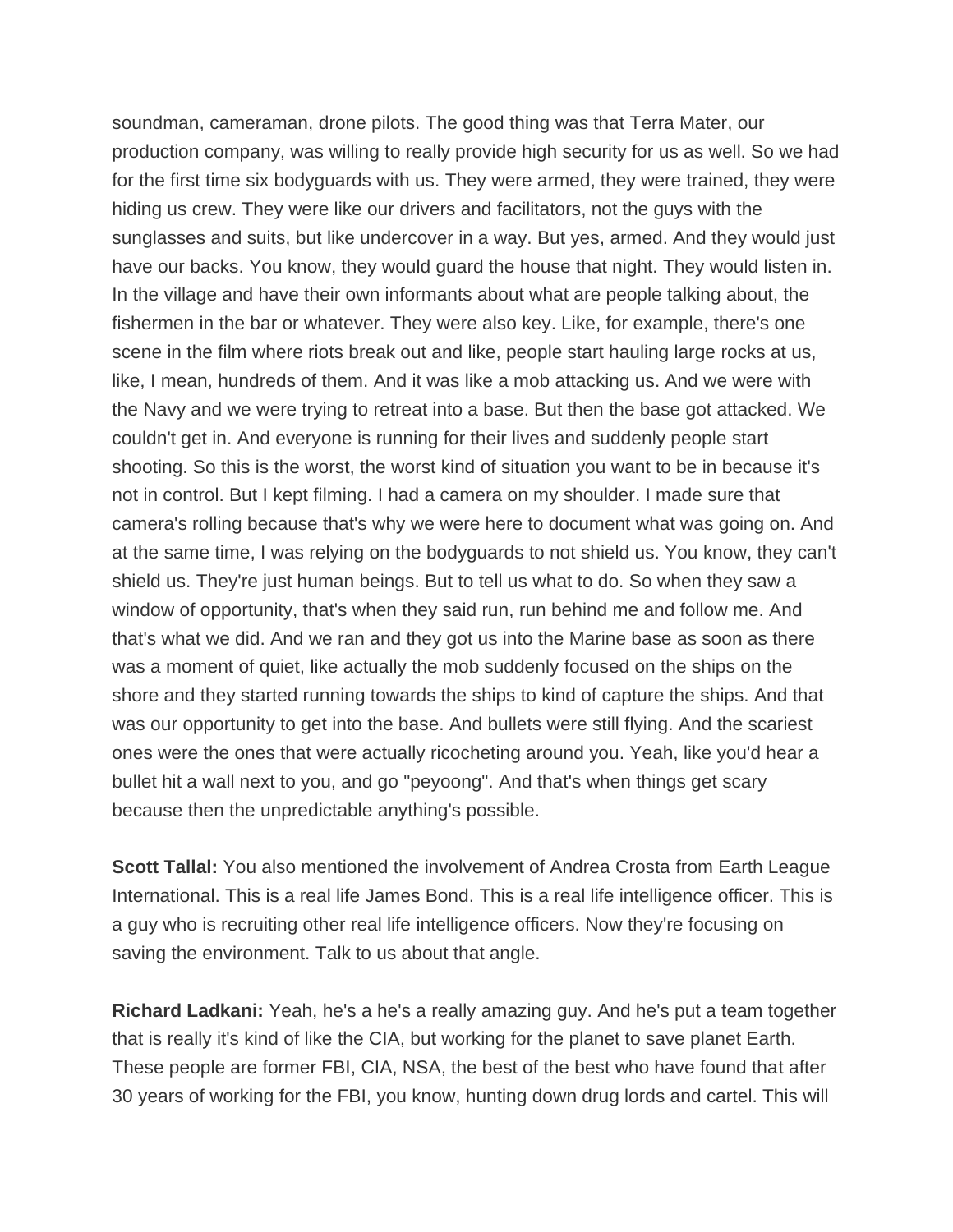continue for the next hundred years and 200 years like we're not going to change that. So all the risks that they're taking, all the wars that they're fighting, they're not gonna be making any difference. Not in their lifetime. But they have understood that our planet is under attack by the same criminals, but they are now attacking something that has a ticking time clock. Time's running out for these species that they're trading with. And this is the fourth largest black market industry in the world. This is billions of billions of dollars. But they're taking from nature. They are feeding off our planet. And it's a very easy war for them to fight because there's very low risk. Governments do not take this very seriously right now. They always think, oh, it's environmental problem or something. But these are real crime problems. So Andrea, in that regard is quite unique. And his organization, Earth League International, is very special because they target those crime syndicates and they try to find a source of the problem. And in this case, in Sea of Shadows in this black market, it is the Chinese in Tijuana, the Chinese mafia that is actually hiring the cartels to do the dirty work. And he exposes them. And you will see that live in the film of how he goes in to find out who is behind this and then get the evidence that can even hold up in court if necessary. But get that evidence to governments, get it to the media and of course, have it seen in our film for maximum impact. So people understand if you do not target these people. This is never gonna stop. What a jewel to be working with him. I mean, that's the best of the best. You know, you're live in the middle of a James Bond. Jason Bourne type film. But it's real.

**Scott Tallal:** The issue wasn't just the Chinese mafia and the Mexican cartels. You mentioned the fact that the fishermen were an issue and the film does a beautiful job of exposing this. They're almost being suborned into having to do this.

**Richard Ladkani:** Yeah, it's like extortion. I mean, wherever the cartel goes, they rule. They are more powerful than the government in most of Mexico. And that's what you have to know. It's very, very scary. I mean, look, we have a scene in our film where three fishermen got arrested, three poachers. I wouldn't call them fishermen. Three poachers got arrested by the Navy and then 300 poachers showed up and used force to get them out. And they won. And that is the scary part. And when you see that, you feel overwhelmed. But our film, what it should do, the purpose of it is we need to shame the government into not standing up enough, you know, to the truth for the planet. And we need to like have the whole world look at this and be like, how could you let this happen? How could you let them get away with this? You need to focus your attention,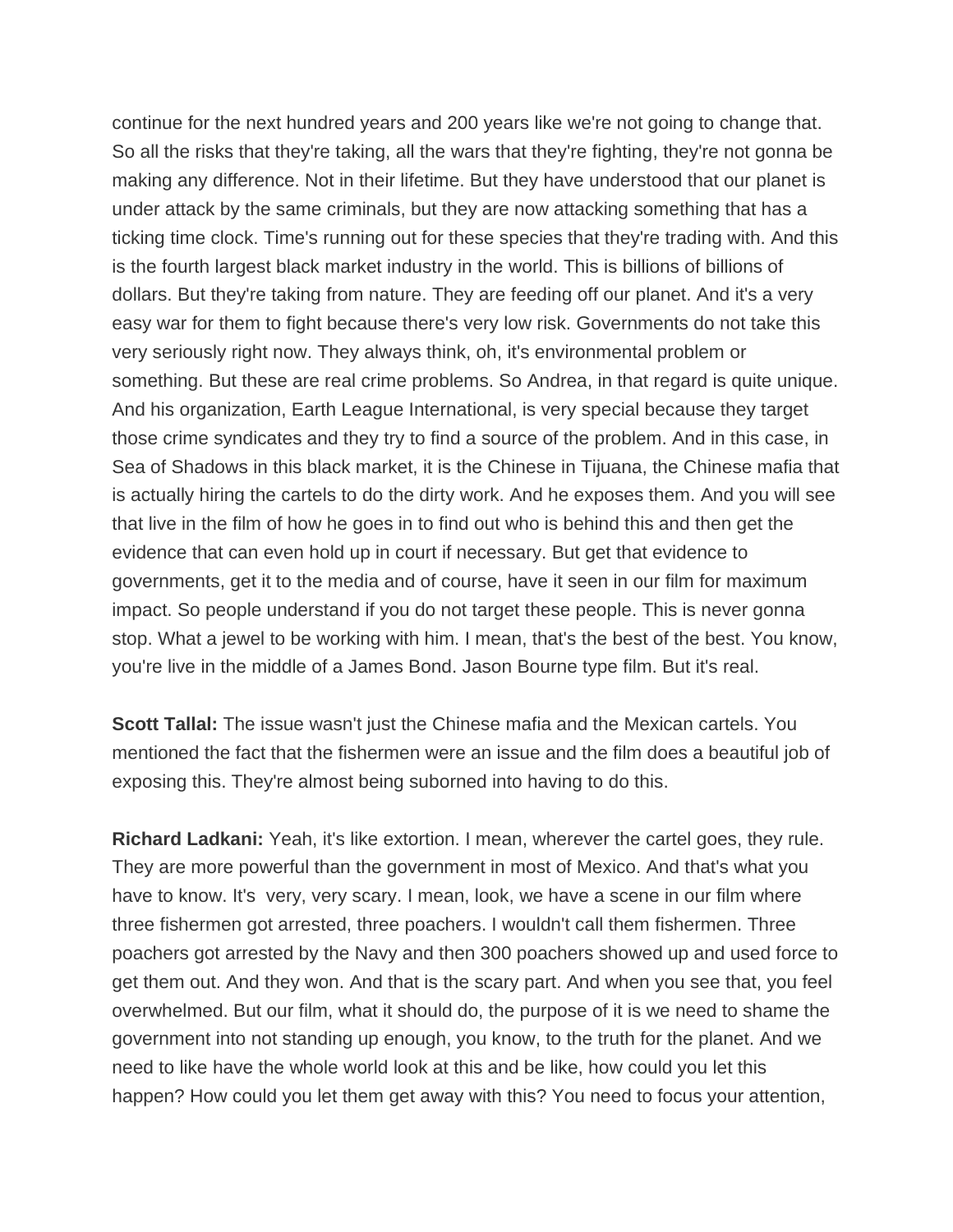really, on fixing the problem. You can't just go in and pretend to solve the problem. You have to go all the way. And any solution has to be with the fishermen. They need a sustainable way of fishing. They need to be living the life, they need to feed their children. Obviously. But in order to do that, you need to take the cartel out of the equation. You need to really put force on the cartel. Right now, there is no force. They're not going in fully armed. They're actually quite afraid of the cartel. And the reason they don't go in all the way, it's always like an 80 percent kind of effort, like a more of a show. It's because they just don't care enough. They just think it's just like some like fish they're taking like, who really cares, you know? They don't see the bigger picture that they are destroying the fishing grounds for generations. These people are not only killing the vaquita, they're really killing an ocean. And that is irreversible.

**Promo- ProudSource:** Hi, my name is Chris Porter from When Last I Left. The show you've been listening to is sponsored by Proud Source Water. Go to ProudSourcewater.com to learn more about the company, their vision and their water. Leave the world better than you found it. Drink Proudsource Water.

**Scott Tallal:** And you also have to deal with the Mexican navy because unfortunately, Mexico has been played at every level by corruption for centuries. Talk to us about that, if you will.

**Richard Ladkani:** Corruption. Look, it is one of the most corrupt countries in the world, Mexico. So that is no surprise. What was surprising to me was that the Navy, even though it was so heavily armed, you know, it had gunships, helicopters, you know, even stealth ships. I mean, like the helicopter launching pads, like drones, military, like you'd only see it in the war movies, Iraq war or something. I mean, they have all the gear. The problem, though, is they're not equipped to fight civilians, a civilian war. These are people that are hiding behind, 'Oh, I'm just a fisherman'. You know, like it's cartel, but they're very smart. This military units that are there, they have live bullets, but they can't use them against civil unrest, against civilians rising up to them unless they're being directly shot at. There is absolutely nothing they can do with that power. And fishermen know that. They are very smart fishermen. So they use this like, oh, you know, we're just trying to go out and fish a little bit and get this and that. But yeah, when Sea Shepherd sends a drone, they just shoot it from the sky because it's way it's just a drone. So these things happen. Corruption is a huge problem. But I think the bigger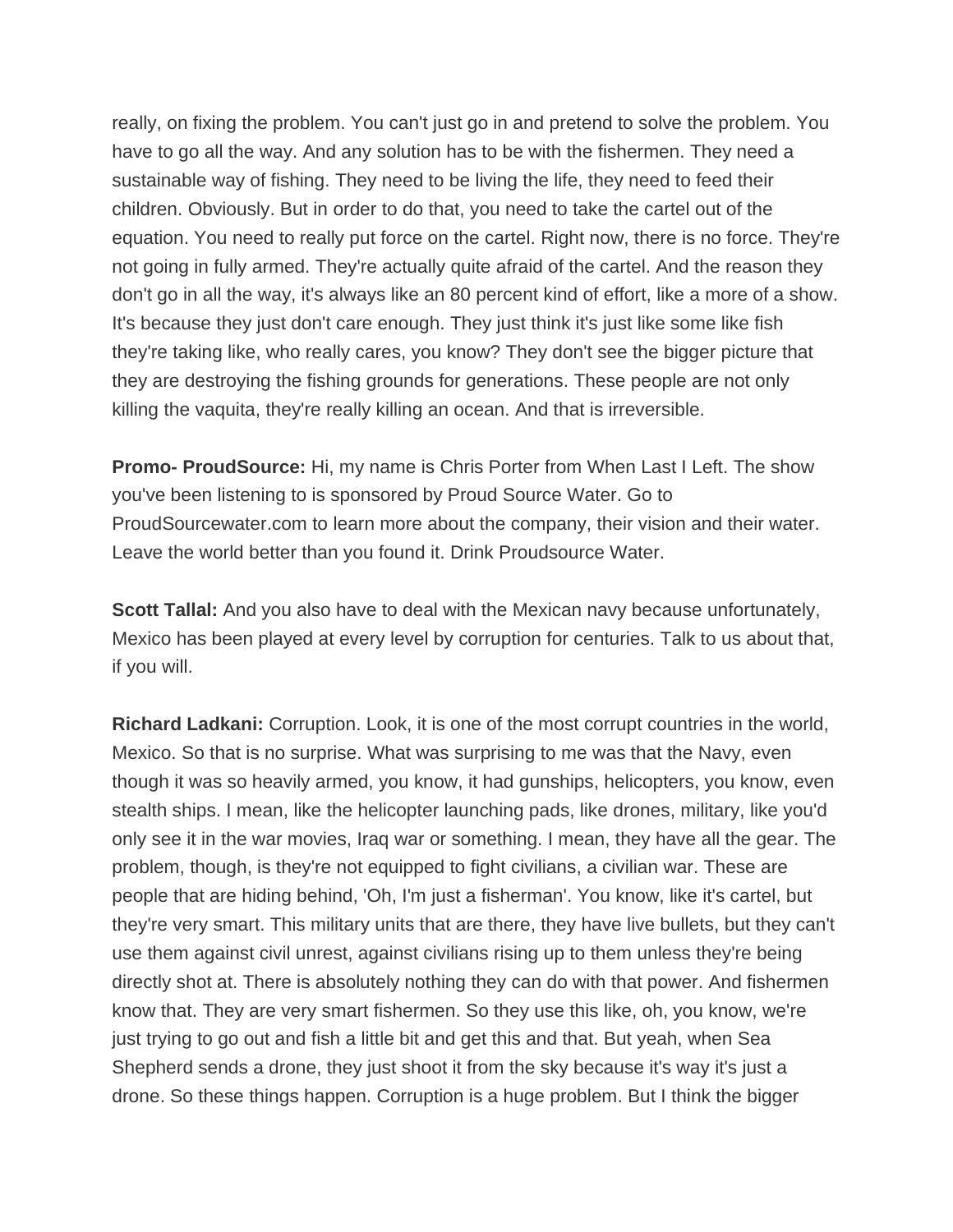problem is the threat of the cartel. I will never forget the vice admiral of the entire unit of the Marines in San Filipe. You know, he he was running 300 Marines there, all the ships and everything. And he told me the real reason. But he didn't want to tell me that on camera. The truth about why they are not taking them down is because they're afraid. He said they know where my daughter goes to school. They know my wife. They know everything. So they will first take my daughter, kidnap her or kill her. Then it will kill my wife and then they will kill me last. So if we hurt them, that's what's going to happen. And it's just not worth it. That's really sad because, you know, I understand him, but he's the military. He's the force that is needed to stop them. And if he says they are more powerful than us, what can I say? That was very sad.

**Scott Tallal:** What else did you have that you felt that you really couldn't use in the film or can you not tell us?

**Richard Ladkani:** Yeah, we got footage, for example, from poachers that showed what they were doing at sea. I remember video coming to us and things where we were like, OK, how we going to use that? It's gonna be hard because if we use it, people may be identified and they may get in trouble and there will be backlash from the cartel. Like we had whistleblowers trying to get us information, get us evidence of them being armed, of them killing. You know, the totoaba and how they work, even dead vaquitas in the nets and things like that. But there was always this issue, like if we use it, who's gonna get targeted for exposing this? And the risk was very high that there may be a retaliation and people may just get killed. So we didn't want to be responsible for the deaths of anybody. So that was a tough choices sometimes in the edit not to use something to protect people. There was also another I had to kill one of my favorite scenes, it was the typical story of kill your darlings. There was a big Navy operation that we were involved in that used the stealth ship as a base and we were launching with helicopters from the stealth ship. Carlos Loret de Mola was the main character on that. He was investigating Navy operations and they embedded him and we were there. So we were in the middle of like real war stuff. I remember there was a poaching vessel right in front of us and they had a net and they pulled out and the Navy started chasing them and did like get to the helicopters. And we jumped into like a helicopter. It took off and it started chasing that boat. And there were two speedboats coming from the Navy and they were chasing the boat and everything. They put everything they had on getting those poachers. And in the end, they just got away. They went to land. They couldn't get the speedboats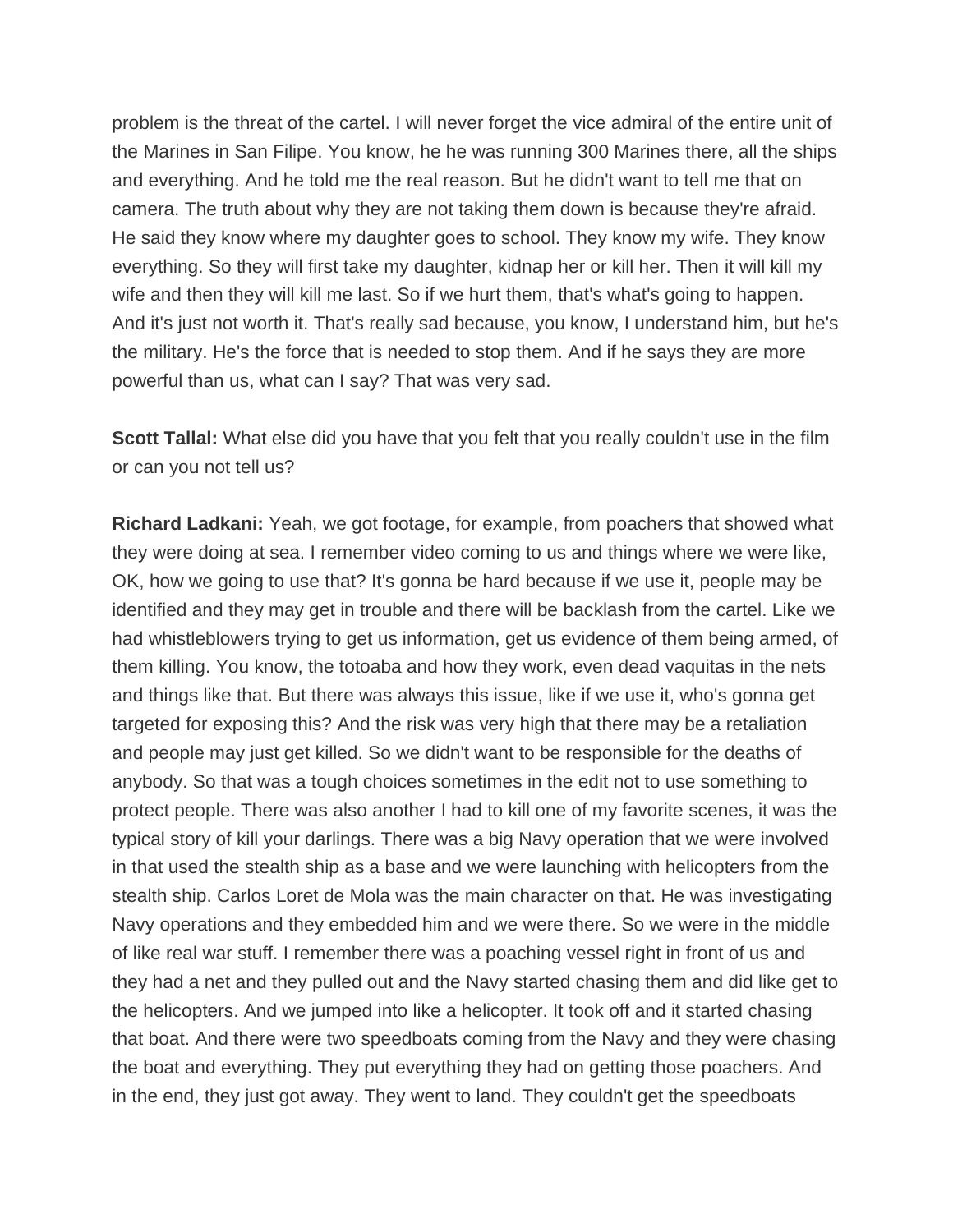couldn't stop them, because before they reached Santa Clara, which was like a cartel safe haven, they put the boat on a car, drove into the main city. And while we were circling with the helicopter, we saw how they took the merchandise. It took a while, but changed into another car and then got lost in traffic. And by the time anything, like we were just like powerless, it was the most cinematic, intense action you could possibly imagine. It was an eight minute scene in the film we caught. It was like unbelievable, like Hollywood, like. But the real thing. But we couldn't use it because it was just one of the big failures, too many. It was so bad, like there was so much anticipation for them. They must get them. It's not possible that they fail. But the failure was so catastrophic that it would have been for the audience told like, OK, why am I even watching that, I want to puke. This is just insane. And I would never get them back into like a hopeful feeling that this can actually be solved. So we had to take it out. I couldn't believe it was one of the climax scenes of the movie.

**Scott Tallal:** Now, we've talked about all of the action adventure element of this, but there's the emotional heart and I'm looking at you, Cynthia, because of what you had to experience. Can you share with us a little bit about that?

**Dr. Cynthia Smith:** Yeah. Anytime. A person, or especially a veterinarian, is talking about an animal and an animal that is in your care. And when things either go really well or they go really bad, those conjure up emotions.

**Scott Tallal:** Let's set it up because what happened was in the film.

**Dr. Cynthia Smith:** Getting the nod.

**Richard Ladkani:** OK Cynthia, you can tell them.

Yeah. So what happened in the film was that we had our team, which was composed of some of the world's best veterinarians and scientists that had many of them dedicated their lives to the vaquitas and all of them completely dedicated to marine mammals and conservation. So this amazing cast of characters that were all there, no pun intended. Obviously, the folks that we brought together were there for very specific reasons. So we were all there to attempt to rescue the vaquitas and bring them into a safe haven and through the process of finding them and then encountering one of these amazing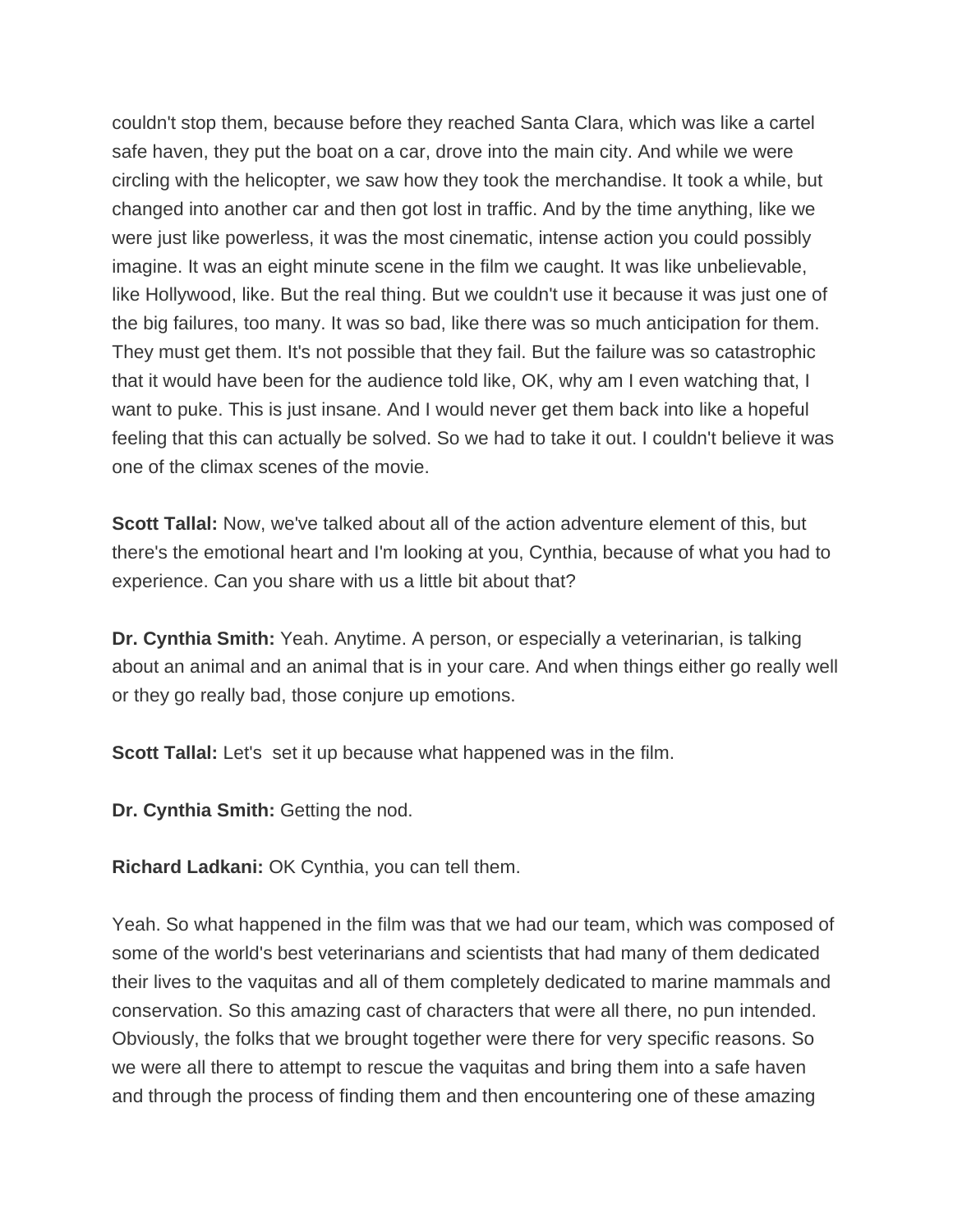animals. You are going to see that you go on this journey with us through meeting one of the animals and watching her try to adapt to being in our care, and then what happens when things start to go wrong. And so as the veterinarian that was in charge of leading that rescue effort and then walking with her through her journey, there's a lot of emotion there already. But then certainly when things go wrong, it's very heartbreaking, heartbreaking on a level that I didn't even know is quite possible as a professional, you know, you become a veterinarian because you love animals so very much. And so when things go wrong with this animal, everybody's hearts just broke wide open. And Richard did such a beautiful job that night of just being completely transparent. I didn't even remember that the film crew was there.

**Scott Tallal:** Jack, what's happening with Sea Shepherd in this fight right now? Is the fight continuing? And what's your role in all of this?

**Jack Hutton:** Well, yeah, the fight's continuing to this day. What we have done since the premiere of the film is we have taken the film to the United Nations, both in New York and in Geneva, as well as screening it to the State Department in the U.S., as well as screening it to the Mexican Senate, as well as screening it to CITES and CITES is the organizing body for regulating wildlife trade. And through Sea of Shadows and Sea Shepherd and the scientists, we went and we spoke to these organizations and gave them an action plan of what we think should be done. And now CITES has came out with a very harsh embargo on Mexico on all CITES listed species, if not adequate protection is given to the vaquita in the next year. So that means all CITES list of species include shrimp. So a shrimp fisherman in Mazatlan will lose 90 percent of his business if this embargo goes through. This is a billion dollar embargo for Mexico like a massive, massive blow. So Mexico really wants to avoid this happening. So Mexico have sent 600 new troops or are in the process of sending 600 new troops to San Filipe. We have 14 new ships that are going to San Filipe from the government. They're hopefully going to be putting more checks in with regulations on the ramps whenever the boats are being launched, having more environmental inspectors on our ships and coming out with us. And for us ourselves, we're preparing for the biggest year yet. We're going to have water cannons on our ships. We're gearing up with all protective equipment we possibly can. We have our nets on. We have our barbed wire back. We're gearing up to go 100 percent zero tolerance to try ensure that this vaquita could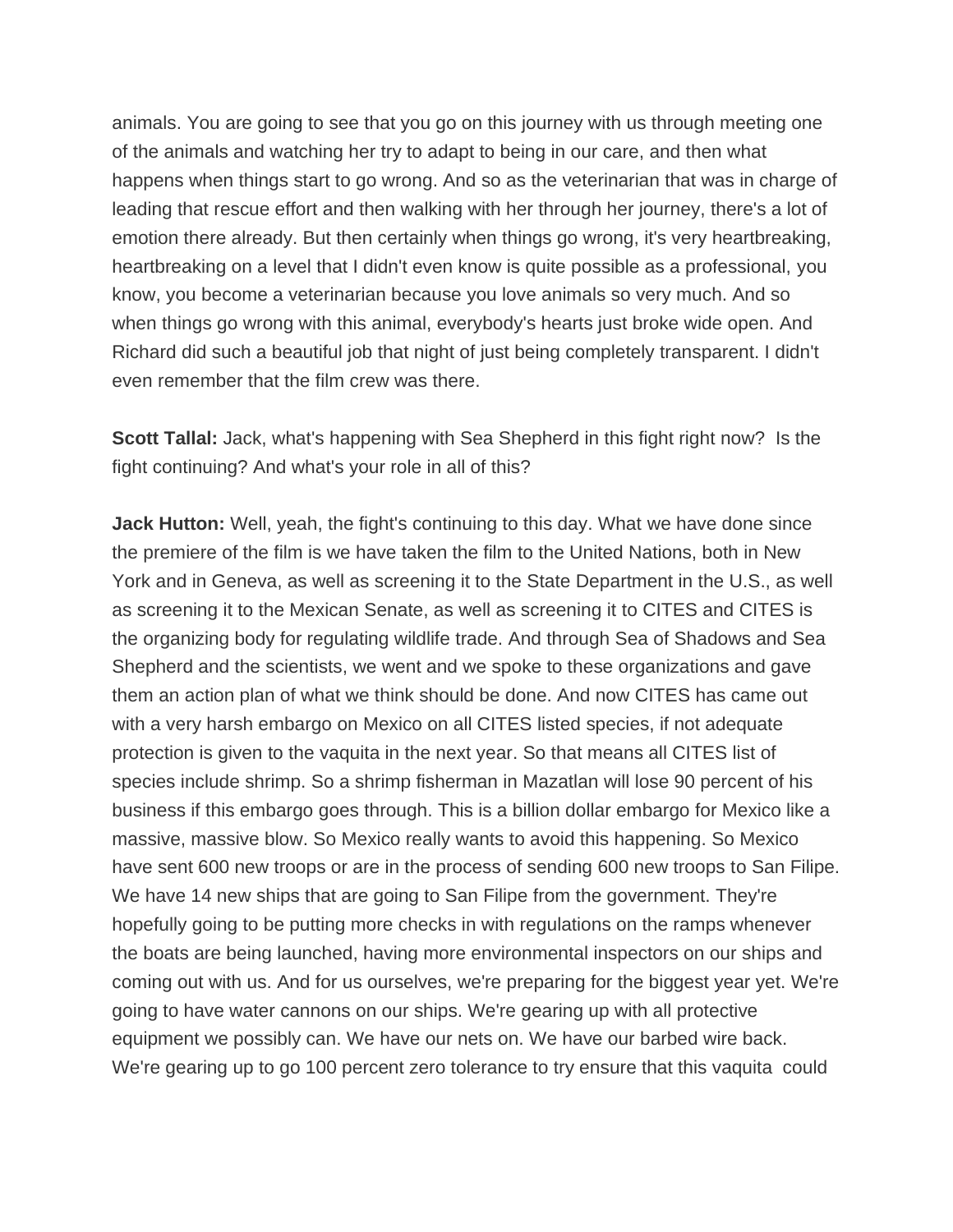make it through another year. We're going to be sending three ships there. I'm going to be going back there in six days.

**Scott Tallal:** By the time our listeners hear this, you will be back onboard.

**Jack Hutton:** Correct. It's going to be a really tough year, we expect, but we have to do everything we can for this species.

**Richard Ladkani:** It's very important to also mention that Earth League will send another team of investigators into the field very, very soon. Not going to be very specific, but it's going to be not only Mexican undercover, but it's also going to be Chinese and Asian undercovers to the area to monitor results throughout the poaching season, which is about to begin because we need to understand the government, again, is only putting up big, big, big show, a Hollywood show. I would call it, you know, or if they're actually going to do their job and really impose the law and zero tolerance, arrest people who break it. And if the market is going to be disrupted because they have to go after the Chinese, that is the key. If they do not go after the Chinese, which they have promised to do, EarthLink has shared all the intel about the over 30 traffickers that are behind this. If they don't go after them, it's gonna be very hard to stop this war.

**Scott Tallal:** You expose some of them.

**Richard Ladkani:** Oh, yeah, we expose them. But, you know, in the film, we are a bit careful because of lawsuits and things like that. I mean, National Geographic wants to be careful about what we expose. So you can't expose somebody unless he has been tried in court and found guilty unless he's committing a crime live on camera. And it's irrefutable evidence. Then you can go on a big network. But we're exposing the information behind the scenes by giving all the intelligence. Not me, EarthLink is doing that. Giving a full report, 150 pages of everything. We have numbers, faces, videos so they can do their job. You know, and that's what's very important is that we now hold government accountable and make sure it's not just a show.

**Scott Tallal:** And what is China doing?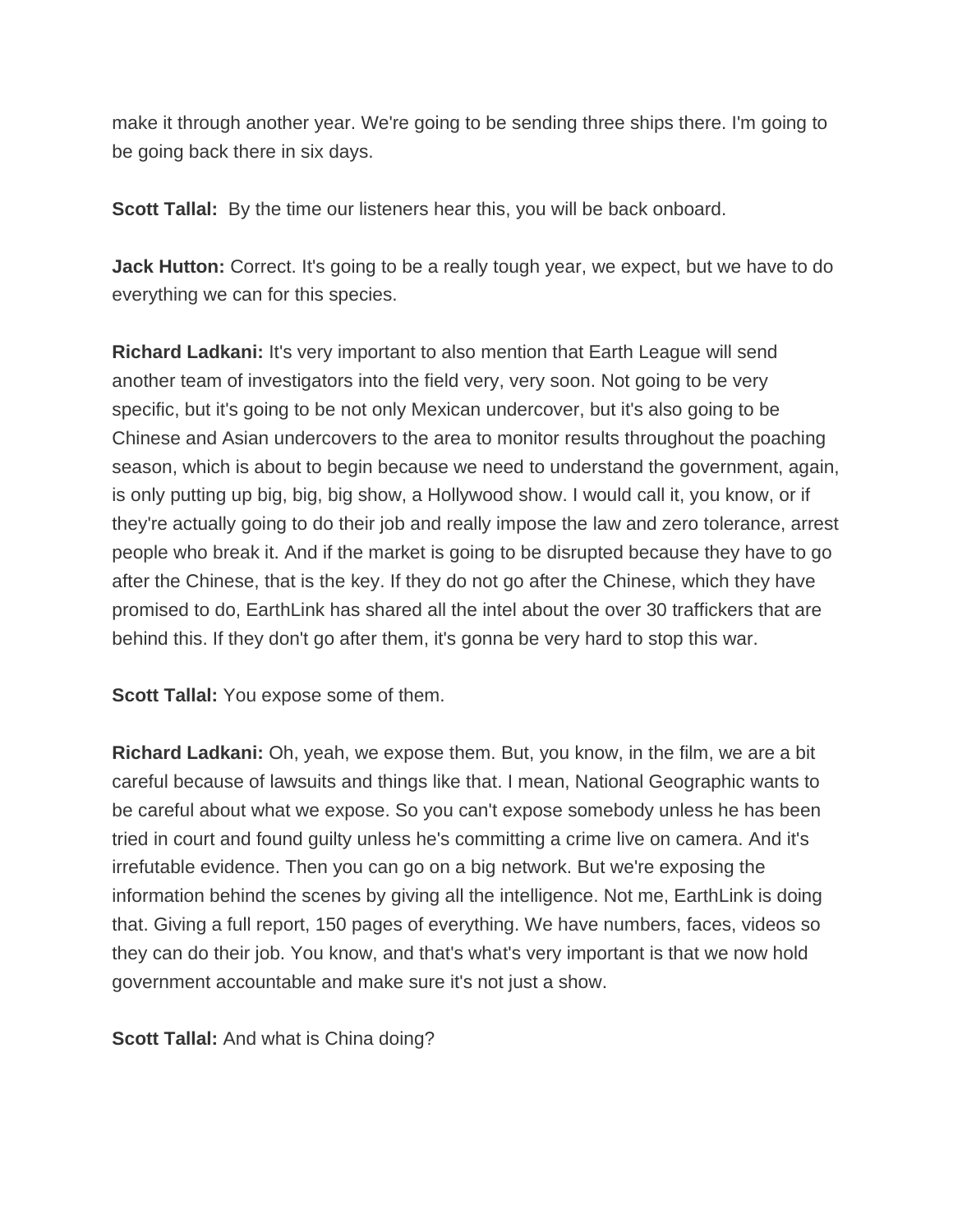China has actually been great. They have acted on the evidence and they went after a total of a trafficking ring in December 2018. So six months after the evidence was handed over, they arrested between December and April 2019, 32 totoaba trafficker's with totoaba worth \$150 million in China. But again, the solution, unfortunately, has to be found in Mexico. But the one great thing that came of those arrests in China was that the price of totoaba actually collapsed in Mexico for a while, but it was in the final months of the totoaba poaching season. But the price went even down to zero first went down to half and then went down to zero. Which means the cartel could not sell their totoaba off the beaches anymore to the Chinese because the Chinese said we're not buying because our whole network is being interrupted, because our buyers in China have been arrested. So suddenly the business collapsed. Problem is, I'm sure they have figured out a solution because they're the middlemen, which is the Chinese Mexicans in Tijuana. They have been not pursued. You know, the government didn't go against them. So they just need to find new buyers in China. And, you know, everything continues. So either you go 100 percent or you will fail to solve the problem.

**Jack Hutton:** You can't go halfway on conservation.

**Richard Ladkani:** No, no halfway.

**Scott Tallal:** Now, when we talk about the fact that this is an action adventure, it's a thriller. It's not like a documentary that we've ever seen before. Did that happen because of the material? Was it something you set out to do or is it a result of what happened once you got all of the footage back?

**Richard Ladkani:** No, it was part of a strategy in a way. I mean, on one hand, I knew we were gonna be doing a thriller because of the players involved. Earth League International, they're like FBI, CIA, and they do really crazy stuff. So I knew it was gonna be very intelligence driven. Then I knew it was going to be action driven because of the Sea Shepherd part of it and their being in the middle of the action. But I was always thinking when I started to look at films with impact and with very dark topics in the world, I was thinking, how could they be seen by a global audience, by as many people as possible? I've made many, many films before. So I have a whole track record of films that I call arthouse films that are very beautifully made, very cinematic, but also very artsy in a way, crafted films, very little music, you know, a lot of attention on individuals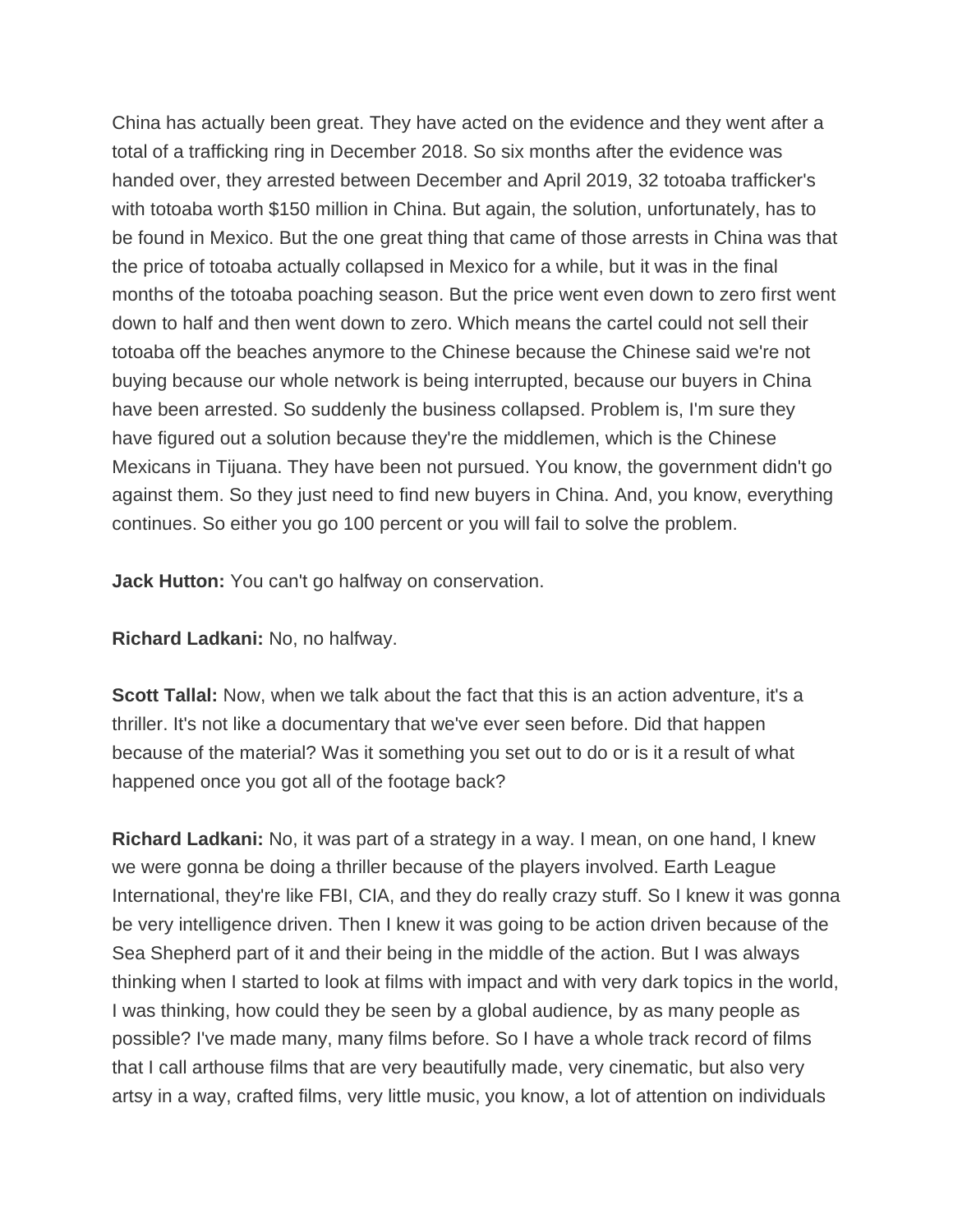that you have never heard about. The problem with these films were they won numerous I mean, dozens of awards. But the thing was, they weren't seen by anybody. They aired at like midnight. They were at some festivals. They had a very limited theatrical run and nobody went to see them. And the thing was, because people, they need entertainment, they do not want to go and see a movie that will depress them to hell and be so hopeless and like beautifully shot and cinematic, but so sad you want to kill yourself. When you talk about the extinction of elephants or the destruction of an ecosystem and overfishing and these things, you want to make sure that the film is commercial enough and entertaining enough and beautiful and cinematic enough that it can attract an audience beyond the regular doc viewers, because otherwise you will never have an impact. You will never get a movement of change and inspiration. You will not move governments because like, well, who has seen the film, nobody. So to get it out on a commercial platform, Netflix, Nat Geo, Amazon, any of them. It has to be entertaining and big and grand. So I looked at it. How can it be the most cinematic blockbuster of the film? Right. Because I'm talking about something very dire and very, very sad. Nobody will go for it to see a sad, depressing film, but they will go for it if it's a thriller, cinematic enough, people say is beautiful. Heart wrenching. Yes. But like, buckle up. It's gonna be one hell of a ride. Those are the kind of films that you will go out to see. So there is a whole strategy behind it.

**Scott Tallal:** And how do you affect that? I mean, is it editing?

**Richard Ladkani:** You know, it's a choice of editing, fast editing, beautiful cinematography, dramatic characters, being embedded in real danger, getting people a sense of what it's like to be on the frontlines. But I'm also targeting the young people, you know, and young people's attention with Instagram and Facebook is like seconds, maybe a minute. To get them to see a full-length feature and be inspired to become like Jack and join Sea Shepherd or become an intelligence agents for the planet in these things. I need young audiences. I don't need the fifty plus. You know, they may be great in donating, but I need like an action and movement and outrage. You know, I'm targeting people Jack's age. I mean, I need them to see and want to see the film and be inspired.

**Jack Hutton:** There's almost an obligation when covering these topics to make it sort of scandalous and violent. It's like an Avengers film living there. But you have an obligation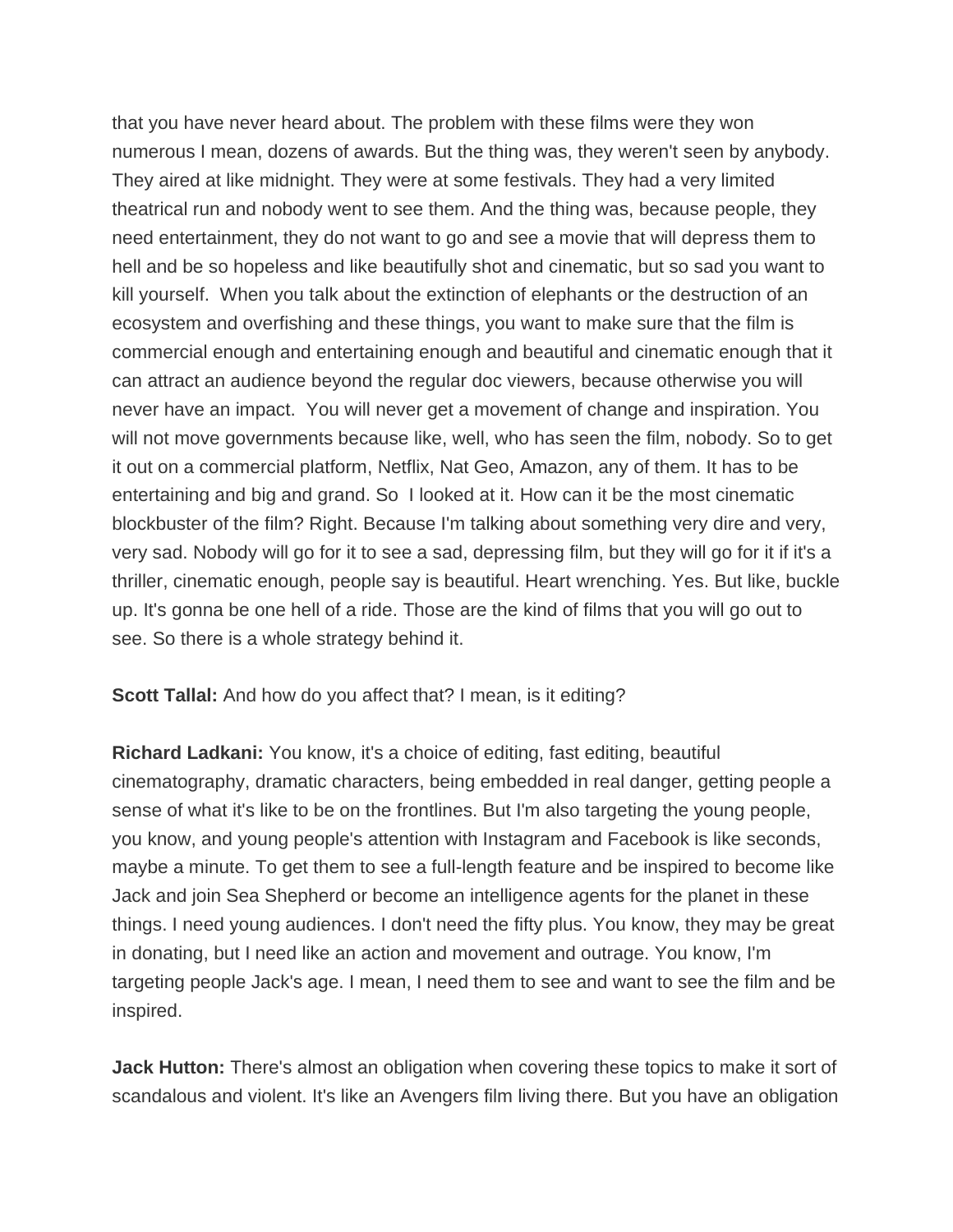to not preach to the choir. You want to get people into an environmental film that they wouldn't normally go and see or be concerned with because we have an obligation now. Our planet needs everybody and you need to get everybody into the cinema.

**Scott Tallal:** But there's no artificiality about it.

**Richard Ladkani:** Zero. It's super real, and that's what it is. You know, every bullet is real and every action, we never repeat anything. One of the styles, for example, that I use is I use multiple cameramen. So I have at least two cameras rolling at all times from two different angles. Like people have worked with me for like 15 years, Tobias Cort's is a guy, I met him in 2002. Ever since, we have been working together. So he knows everything I do. He has my style. I totally trust him. But we cover it this way because we can never, ever repeat anything anyway. These people are on a mission. It's very dangerous. If we ever, ever get in the way, we'll be off the ship. Like Cynthia said, you know, during that rescue mission, if I had made one mistake, I would be either thrown in the water and like, you know, the camera would drown, I would swim away. But if it's in an action like it undercover, you know, if we blow the cover, if we get people into danger because we're being stupid. Oh, could we drive down that block again? You know, because it's really cool. And there's cartel over there, you know, like, no, you get it once or you didn't get it. And that's a style. It's very expensive to do it this way. I need a larger crew, very experienced people. But it's rewarding because you are in the front seat of real drama, real action, real danger, and you will feel it.

**Scott Tallal:** I get the sense then that you're carrying a big responsibility.

**Richard Ladkani:** Yeah. I feel so. I mean, I carry a big responsibility for the team, for the safety of the team, because I'm responsible. If anything happens, it's on me, that's for sure. And we were 12 people. So every day was very strategic. And I was being very careful about what are we going out to do and what not and how safe is it. But also, it's a responsibility for our audience to make a good film and make it worthwhile watching. A responsibility to the production company who has invested so much, and giving me so much freedom to do the film I wanted to do without any problems. They never told me don't shoot days or stop doing that. Full freedom, filmmakers dream. And the result is I put in all the sweat and tears and everything is all there. It's all there for you to see the risks. But the good thing is everyone wants to work with me again. My film crew will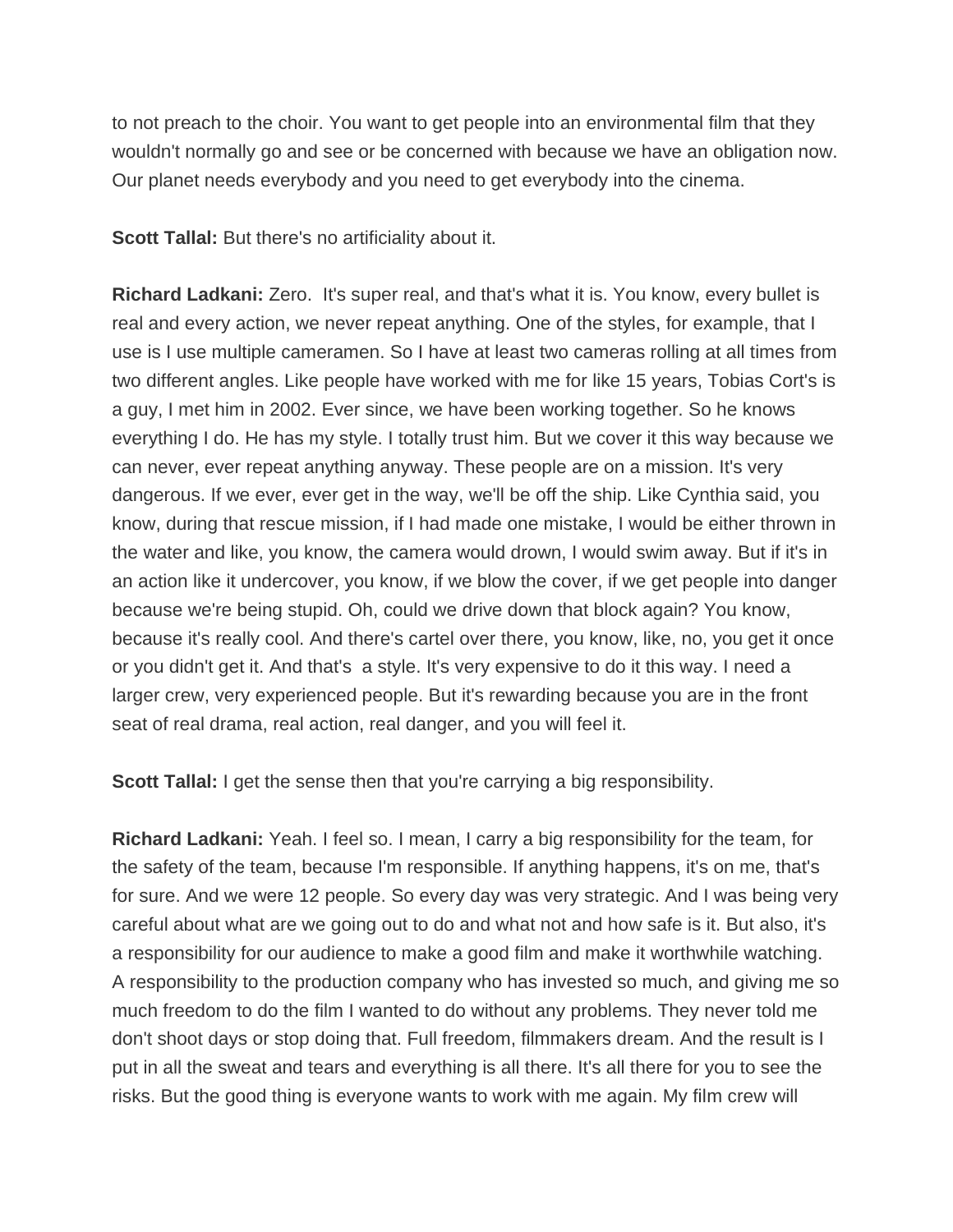follow me into the next battle and there's many more coming. We're already preparing them. So we're on a mission and it feels great to be out there and making a difference.

**Scott Tallal:** And Leo likes the film.

**Richard Ladkani:** Oh, yeah, he loves it, he's a big fan, he said "I'm so proud to be part of this film." I'm like, Jesus, like I'm proud and for him to say that, he's great and he's coming out, you know, he's put it on social media and Instagram, he's has been on our Hollywood premiere right there with us until midnight, just showing his face, his support. And, you know, he's talking to me about the next film. So we're gonna continue this relationship. And it's very rewarding, especially also to work with Jane Goodall. She's been a great ambassador. We're good friends. And she's also, I think, quite proud because ten years ago she inspired me to take that path. But on the other hand, she says also she feels very responsible because if anything ever happened to me, it would be on her. And that's very worrying for her. But it's a great relationship to be working with such big giants. And it's a partnership.

**Scott Tallal:** I have to ask the question. And that is, what's the state of the vaquita today? And can the Vaquita be saved?

**Richard Ladkani:** Cynthia

**Dr. Cynthia Smith:** So the state of the vaquita today. The most recent information that we have says that we still have fewer than fifteen.

**Scott Tallal:** Is there enough genetic diversity?

**Dr. Cynthia Smith:** Yeah, that's the biggest question. And that's the biggest question that we have. You know, that the scientists have and thankfully we have the answer to that. And the scientists that have been studying vaquitas for decades have been able to piece together that puzzle. And there is enough genetic strength for the species to come back even from such a small number. And yeah, there's a long explanation for exactly why that is. But the short answer is just the size of the population has been smaller than a lot of different populations of animals. So they've already been through the pressure of being a small population. They've already purged out all the bad genetic material that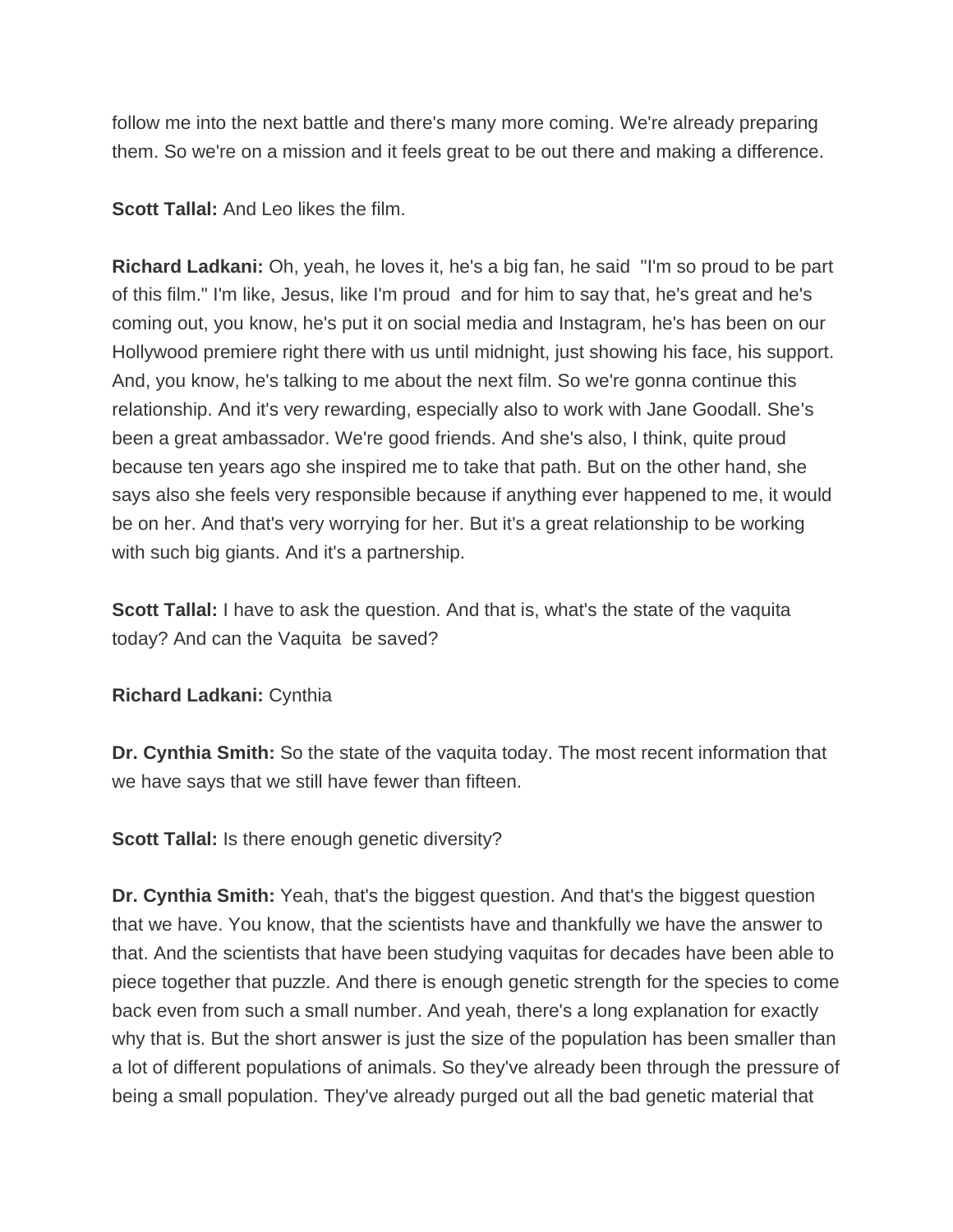was there. So what's left is this really pure, clean, wonderful DNA. So now we just need to protect them. And if we can do that, then the animals, we think, can come back. So that's a huge message for the film and for vaquita conservation in general. We cannot give up. It is really late in the game and we are down to the wire, but we cannot give up on them now.

**Richard Ladkani:** I just want to remind people that the fight is not only for the vaquita. The problem is that even if vaquita does go extinct, the repercussions are going to be horrifying, because what will happen is that all the NGOs and all the government attention that is currently on the topic, they will move on. They will not get more financing. Further ship operations are undercover investigations. The government will have plenty of other problems of where to pull out their troops and put them on the borders or wherever, fight the poachers. So once that attention goes, the cartel is going to completely take over the area, going to 100 percent control the waters, and they are going to kill everything in that ocean to find the very lost totoaba. And they are gonna destroy this place forever. They are going to destroy the fishing communities, because once the totoaba is gone, the consequences will be horrifying. And this, I just want people understand, we're not just fighting for this beautiful animal like, oh, yeah. save the vaquita, no. Save this entire ocean and the people of this place. If the vaquita goes everything will really be destroyed. And that is the big problem.

**Scott Tallal:** And what can our listeners do to support this?

**Richard Ladkani:** Well, I think we have presented really the two most amazing organizations in the film that are currently operating in terms of fighting the poachers and the intelligence. You know, if you donate to Earth League International or to Sea Shepherd, you can be sure that every dollar will go into preserving this place and the future of this place, because these are the peoples who are fighting right on the front lines. So they need help. We also have a petition. You can find it on our Website, Seaofshadows.film. If you go there, there is a petition to sign. And if you sign it, an action plan letter will be sent to the minister of environment of Mexico. And he has now already received about a hundred thousand emails, which is, you know, in a great way showing that the world cares because these e-mails are coming from all over the world. And it's important for Mexico to understand that this is not only their little problem, it's a global problem and everyone's watching. And I want them to understand that. Then go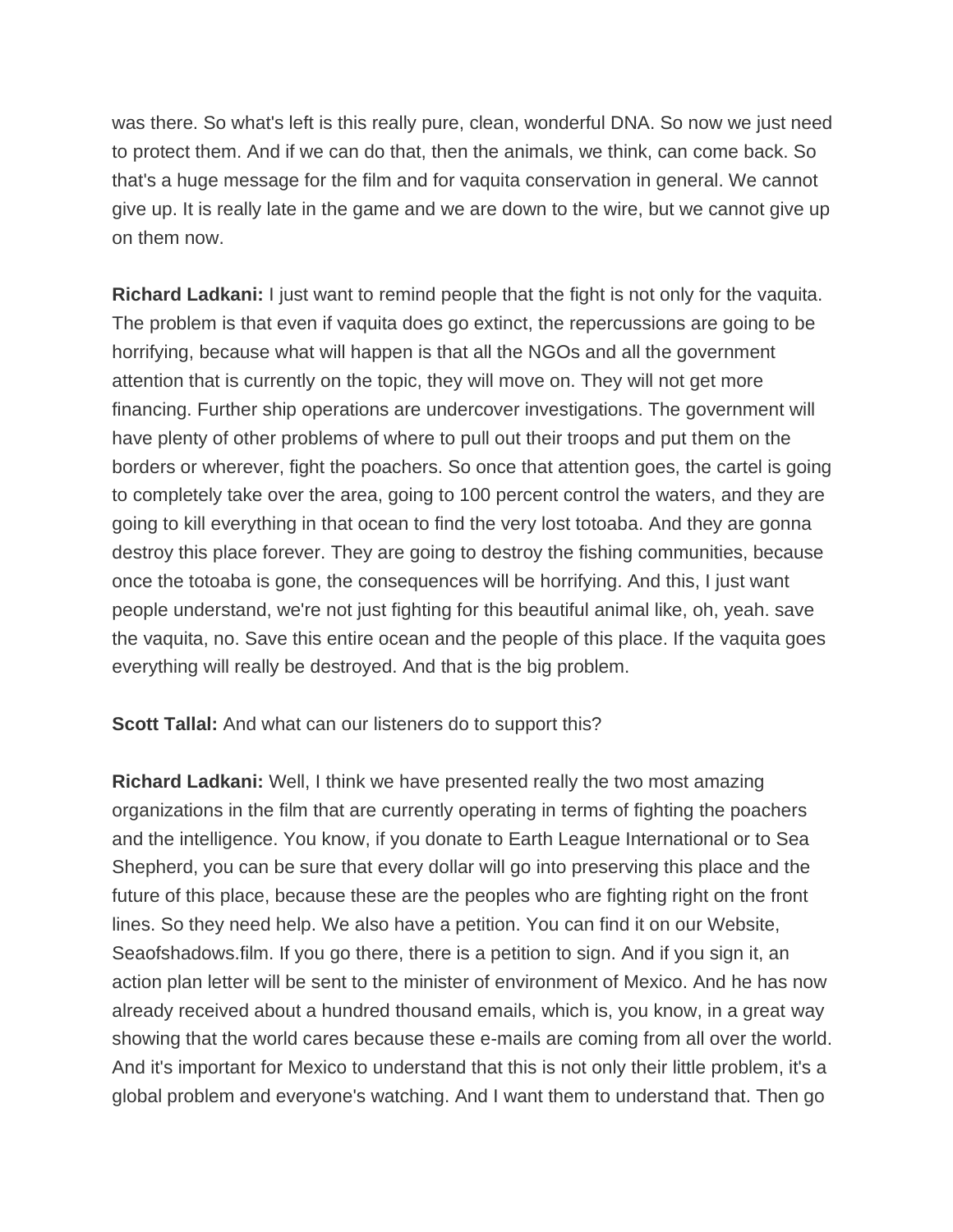on social media and start talking about this issue. We need Facebook and Instagram to be flooded with this topic about the vaquita. It's now or never. And don't forget, this is a symbolic war of what's happening around the world in many different hotspots with other animals, the tigers, the rhinos, the jaguars, all of them are on their way to extinction because of this illegal wildlife trade. But this is kind of like the most symbolic story you can find in this little place, five hours south of Los Angeles in a tiny spot, 20 by 20 miles with this beautiful vaquitas. And if they go, it will be a disaster for conservation. It will be a disaster for the area. And we should all be ashamed.

**Scott Tallal:** At this point your theatrical run is finished. So how can people access this film?

**Richard Ladkani:** Well, it aired November 9th, and it's going to be on online platforms. You will see it on Amazon. You can download it on Google Play. It's going to be on Hulu. It's still playing at many festivals around the world. But the main source would be the National Geographic Channel, and it's going to launch globally December 10th. But in the US. It started November 9th.

**Scott Tallal:** You set out a few decades ago to make these kinds of films. How do you feel now that you're seeing the reaction to Sea of Shadows? What does it mean to you?

**Richard Ladkani:** I feel incredibly inspired. I think like all the heroes that I'm focusing on in this film and that are here with me today, because we are all on the same mission, we're doing what we can, we have decided to take action. It's very rewarding when you dedicate your life to something that has a bigger meaning for the world, for the community, for other people. You feel empowered every day. So when you wake up in the morning, you have a job to do. And it's not for your own gain. It's for the general good of the world. And that is a very powerful feeling to make a difference and go out and do something valuable with your time on the planet. So it feels great. Every day. Every day.

**Dr. Cynthia Smith:** I want to just add to that, because Richard often talks about us as the heroes. And it is so important for people to recognize that we're all seeing him as a hero. I mean, he has a conservation hero now and the scientific community, he's got our attention. This way of filmmaking is so important. Science does have a hard time really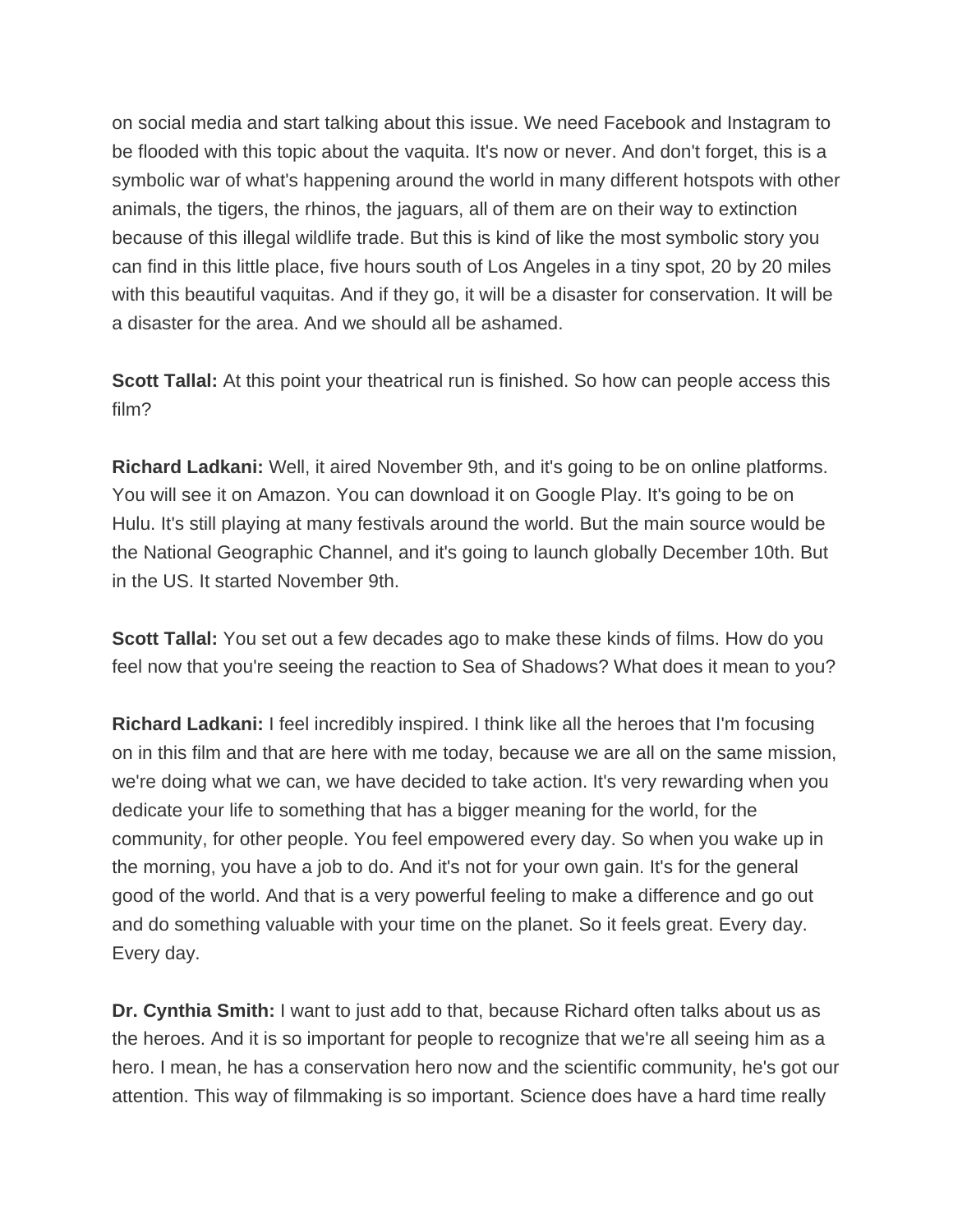telling our stories. We need storytellers to get involved and help put everything in our brains on the screen and into words and help us get there and make us feel comfortable in doing that. This is such a good example of a storyteller being completely invested in the outcome and being there to make sure the story is accurate and compelling and seen. And so I appreciate what he says about us, which is of course, very meaningful to all of us. But thank God for him and for the film team and for their courage. And I hope that more films like this are made because we need them. The planet is in crisis. And he just swooped right into the middle of it and he told the story. So bravo to him, to Richard and the team.

**Richard Ladkani:** Thank you. I'm blushing.

**Scott Tallal:** I can't help myself. Jack, how did your family react? I mean, you're a young kid still. I mean, and you gave up a career in aerospace engineering. Any pushback at all from your family?

**Jack Hutton:** First of all, my family didn't really know what I was doing. I said I was sailing on a yacht.

**Richard Ladkani:** Until they saw Sea of Shadowa,.

**Jack Hutton:** Yeah. I got to take them to the film. And they were sort of like, you're grounded. No more fighting the cartel. But secondly, in terms of looking back, I mean, we have a massive problem with our planet right now. We have a problem with climate change. We have so many of these things that need our attention that for so long have been ignored to the point now where kids do not have a stable future. Like we are at a turning point in history where we're not sure if our species is even going to survive. We're at such a point where people need to do everything. And especially my generation and young people need to look at what's going on and sort of realize that we don't have a reliable planet to live upon. Like I'm in the business of ships. And if I killed all my engineers, my ship would sink. And we are doing that to our planet right now. We are killing it's life support system. And we need to realize that if the oceans die, that's pretty much our entire source of oxygen. If the oceans die, we will die. And we need to take a serious look at conservation and realize that we cannot live the way that we have been so far. The whole system needs to change. I don't have any regrets looking back